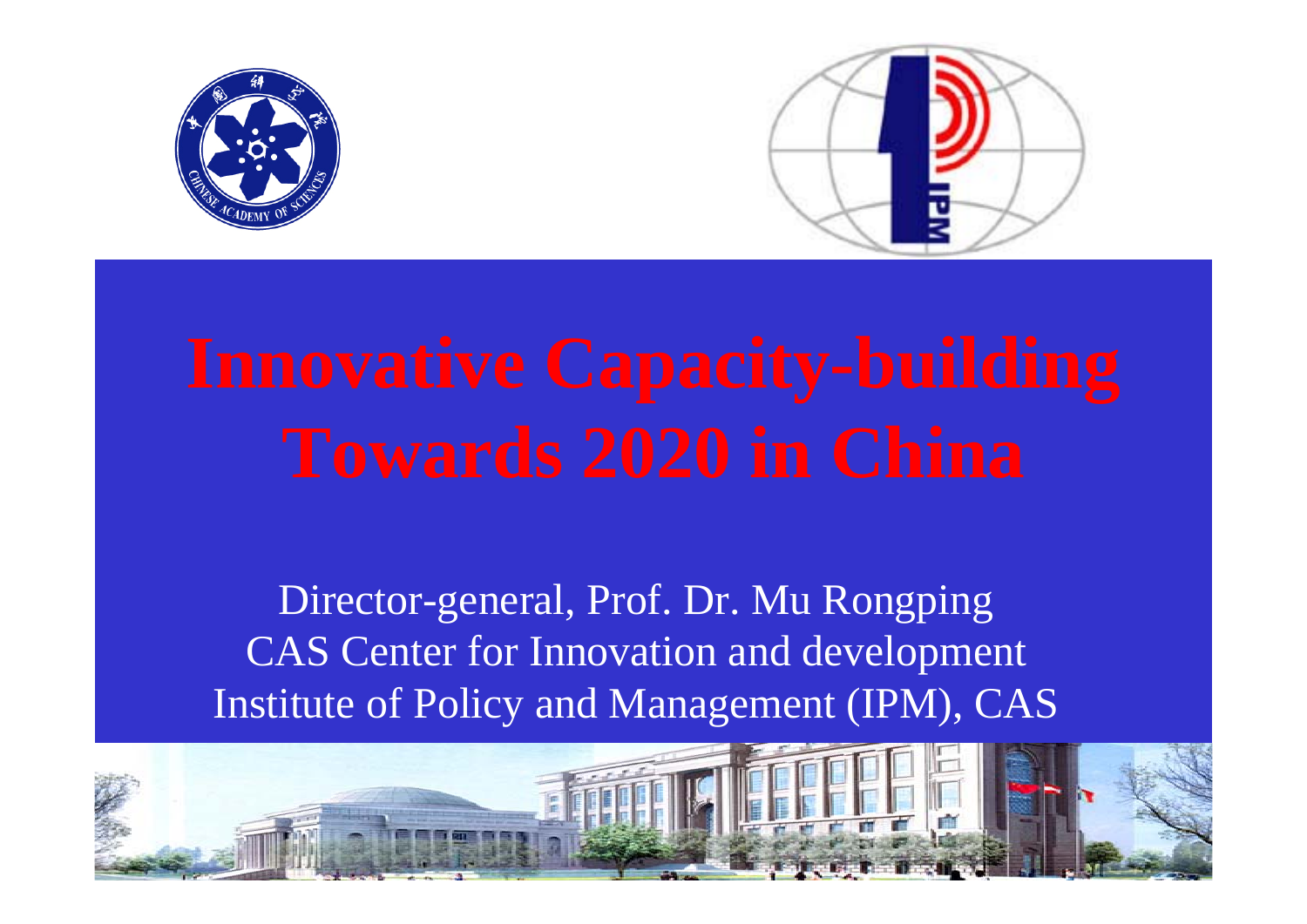



- **I. Introduction**
- **II. Innovation Development & Capacity-building**
- **III. Policies for Innovation Capacity-building**
- **IV. Conclusion Remarks**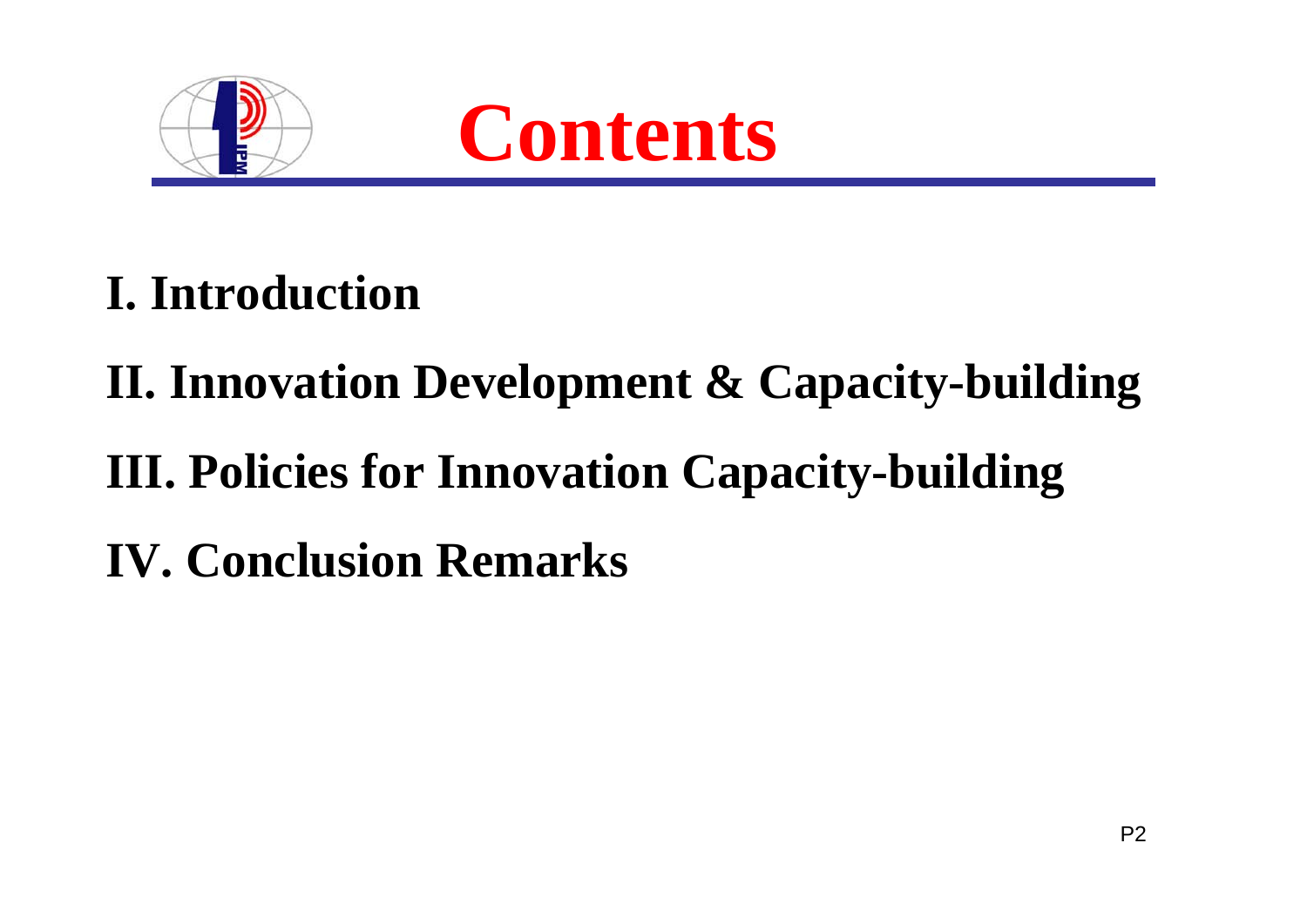

- •Thanks to the policies for reform & opening, China has experienced over 20 years of highspeed economic growth and become the third largest economies.
- •However, this economic growth mainly relies on lower cost of labors and increasing input instead of innovation.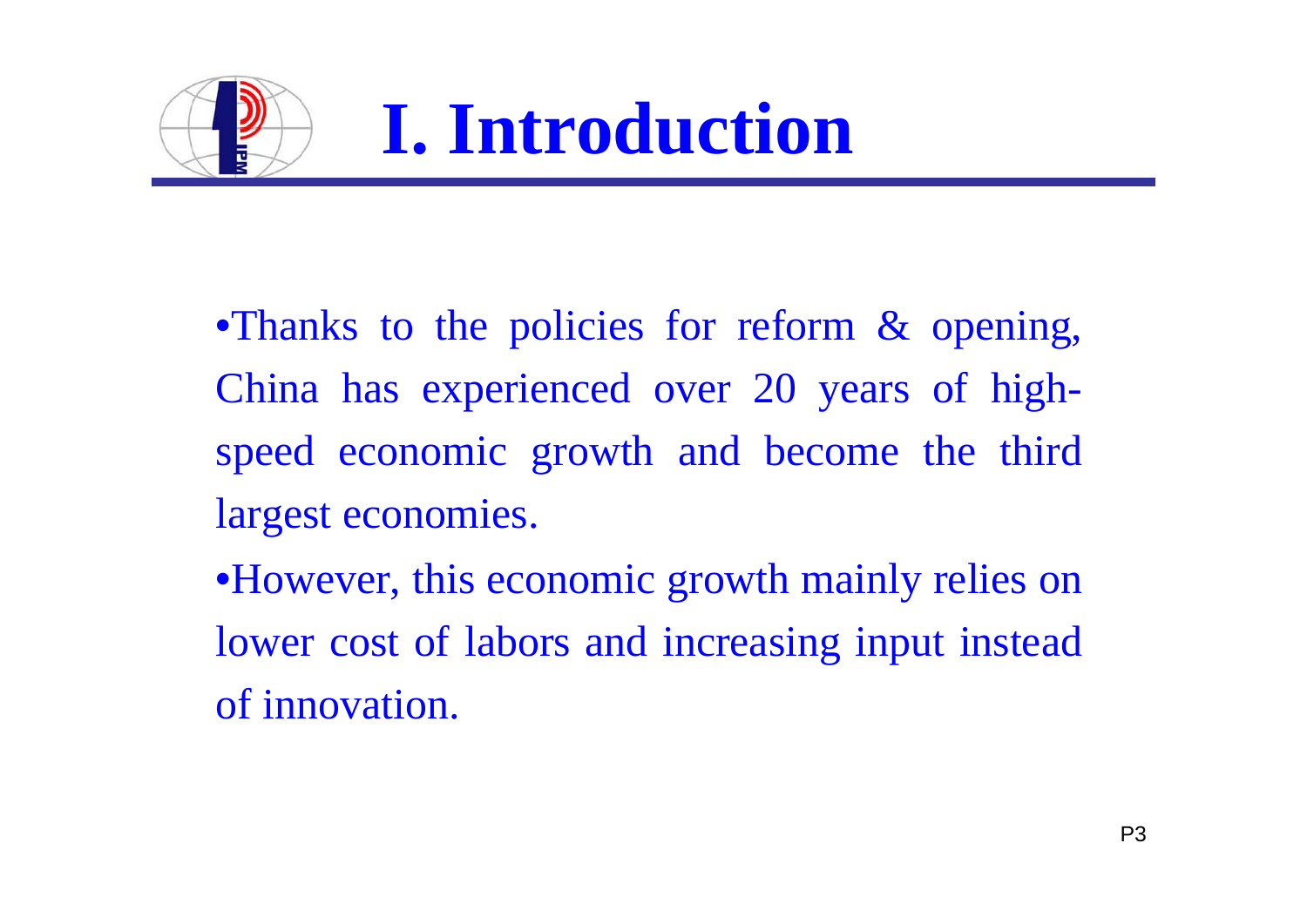

**I. Introduction** 

- **Understanding Development**
- **economic development**
- **economic & natural development**
- **economic & natural & social development**
- **development for people (serve the people)**

**Scientific Outlook for Development** --Resource Saving/Environment Friendly **Harmonious Society** --Growth of Development Cost

 $\overline{\phantom{a}}$ **From resources-based dev. to innovation based development. From reform & open to scientific dev.**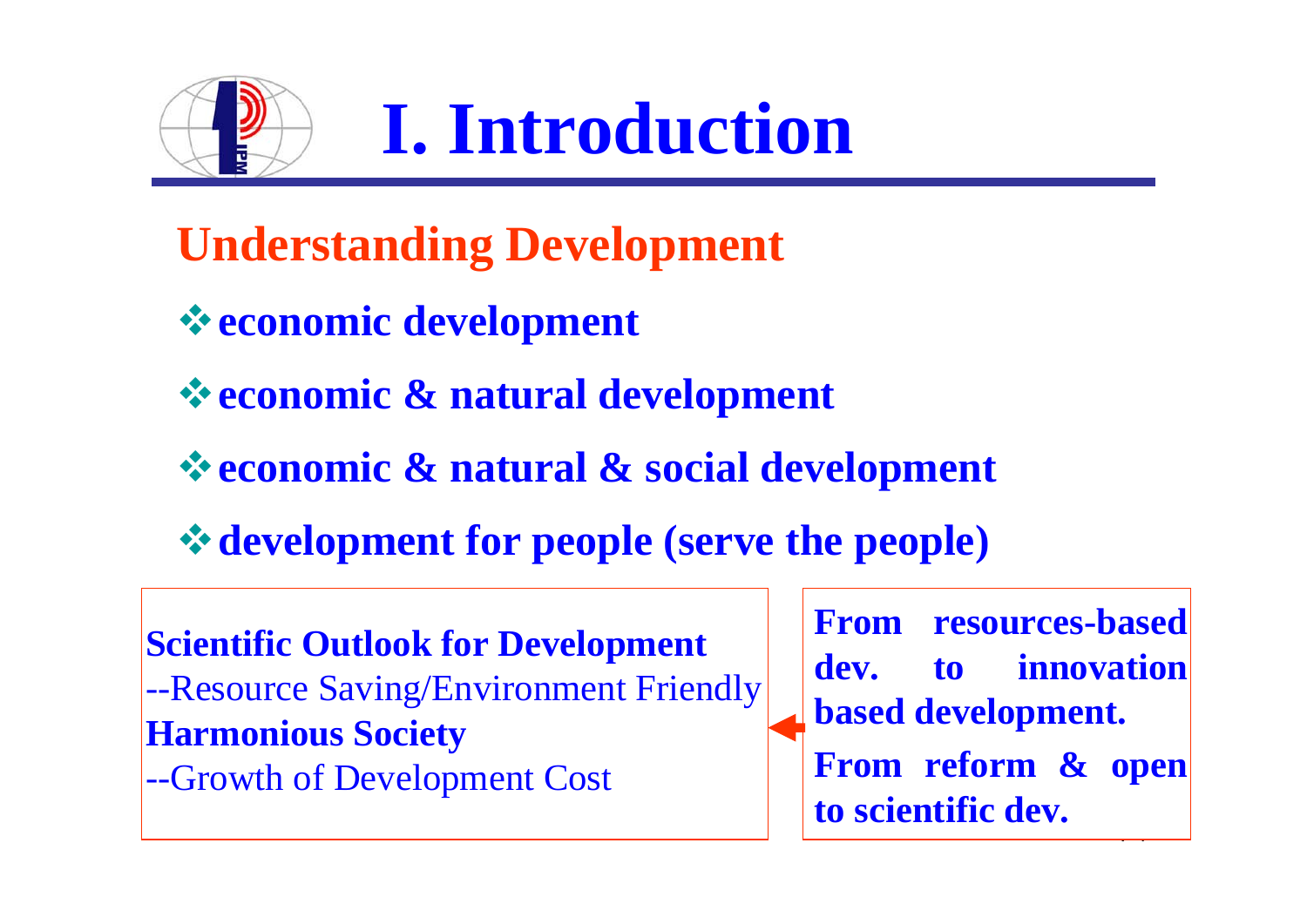

# Global Issues

- --financial crisis: changes in global market
- --climate change: new global regulation
- --short term threats? Transformation of manufacturing system
- -long term opportunities? Upgrading and restructuring

# Measures for Recovering from the Crisis:

- --10 plans for energizing industrial developments
- --4 trillion RMB investments in domestic markets

--S&T and innovation are expected to make great contribution for economic recovering from the crisis.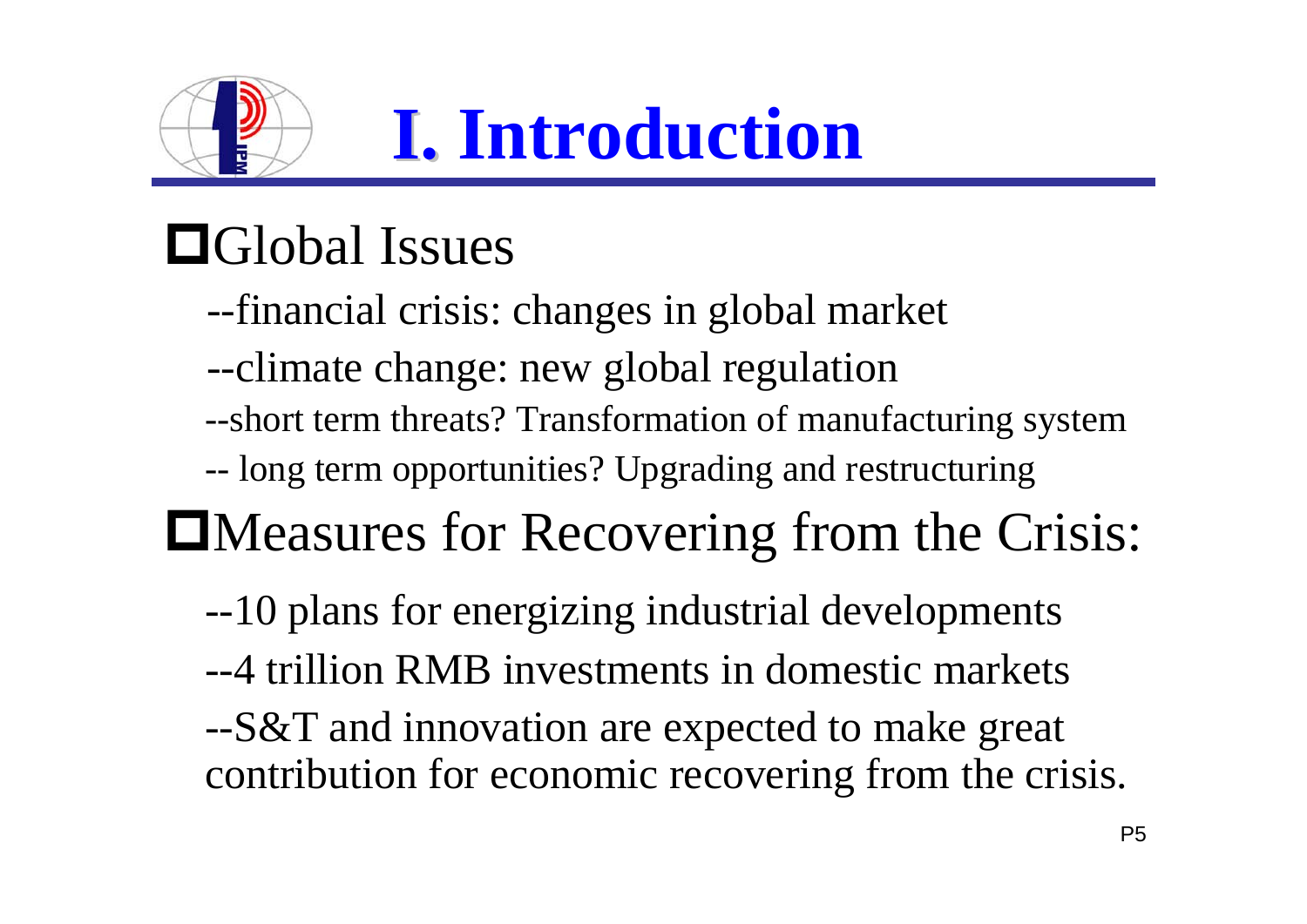- **Innovative nation by 2020**
- **What does innovative nation mean?**
- **Innovative nation means that innovation has become major driving forces for national development.**
- **Innovative nation should have powerful national innovation capacity and high innovative development level.**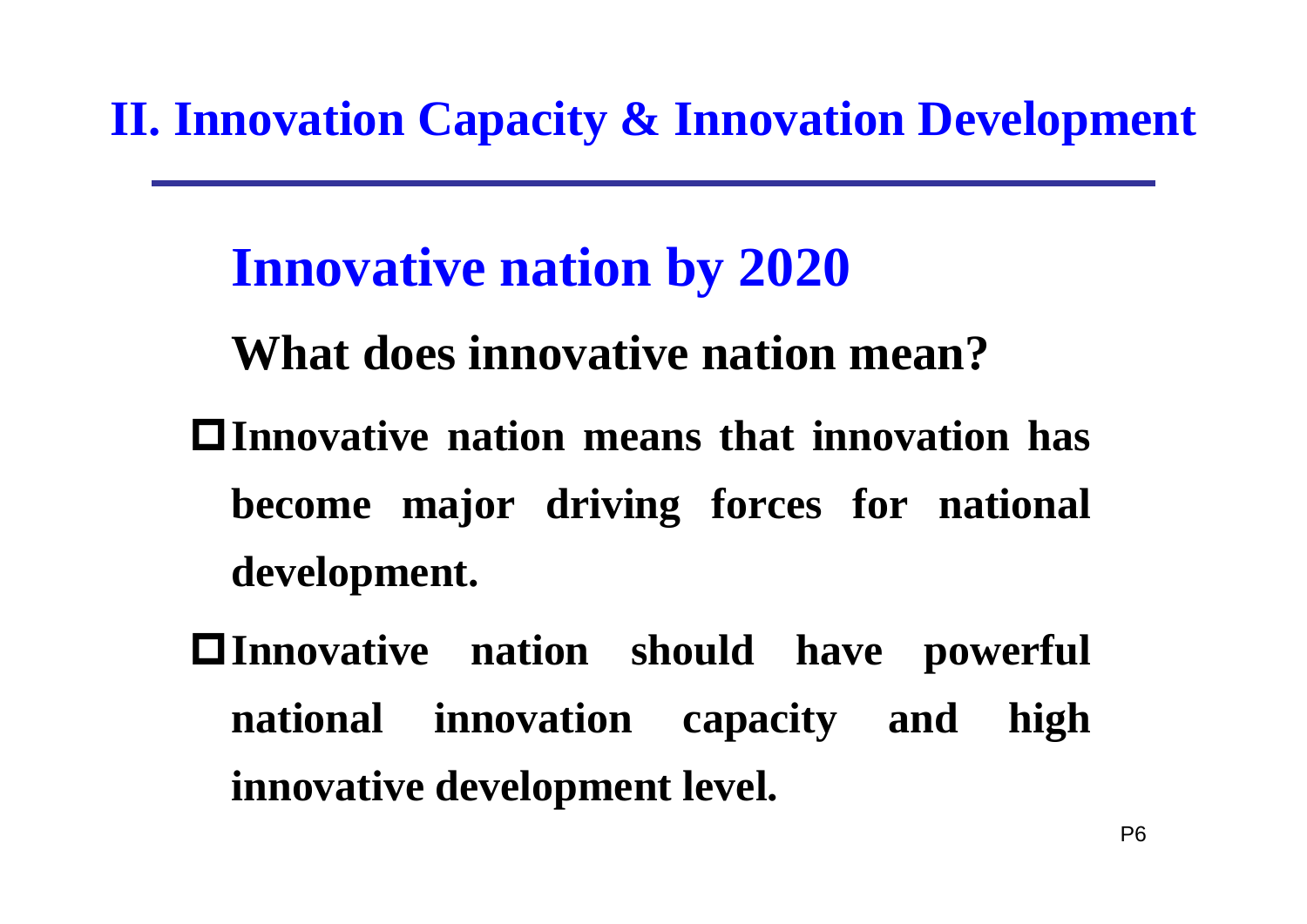- **National Innovation Capacity is the ability of a nation to conduct scientific discovery, technological innovation and related commercialization activities.**
- **In a broad sense, national innovation capacity is the ability of a nation to integrate innovation resources with a view to transforming them into fortune. It is the integrative capacity that promotes economic and social development.**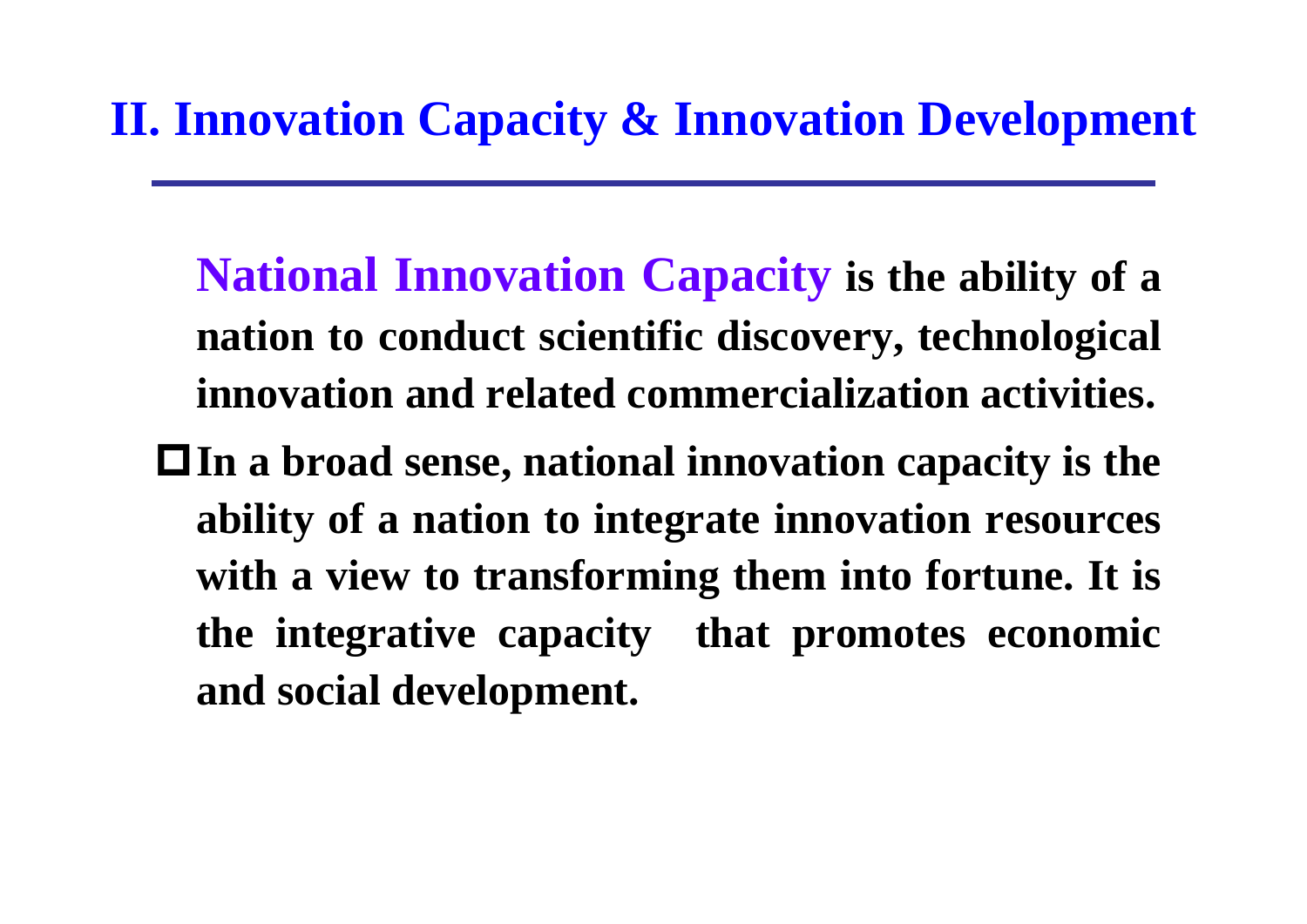**Innovative Development means a development driven by innovation, concerning the effectiveness, efficiency and efficacy of innovation activities, ranging from social, economic development to S&T and innovation as well as infrastructure development.**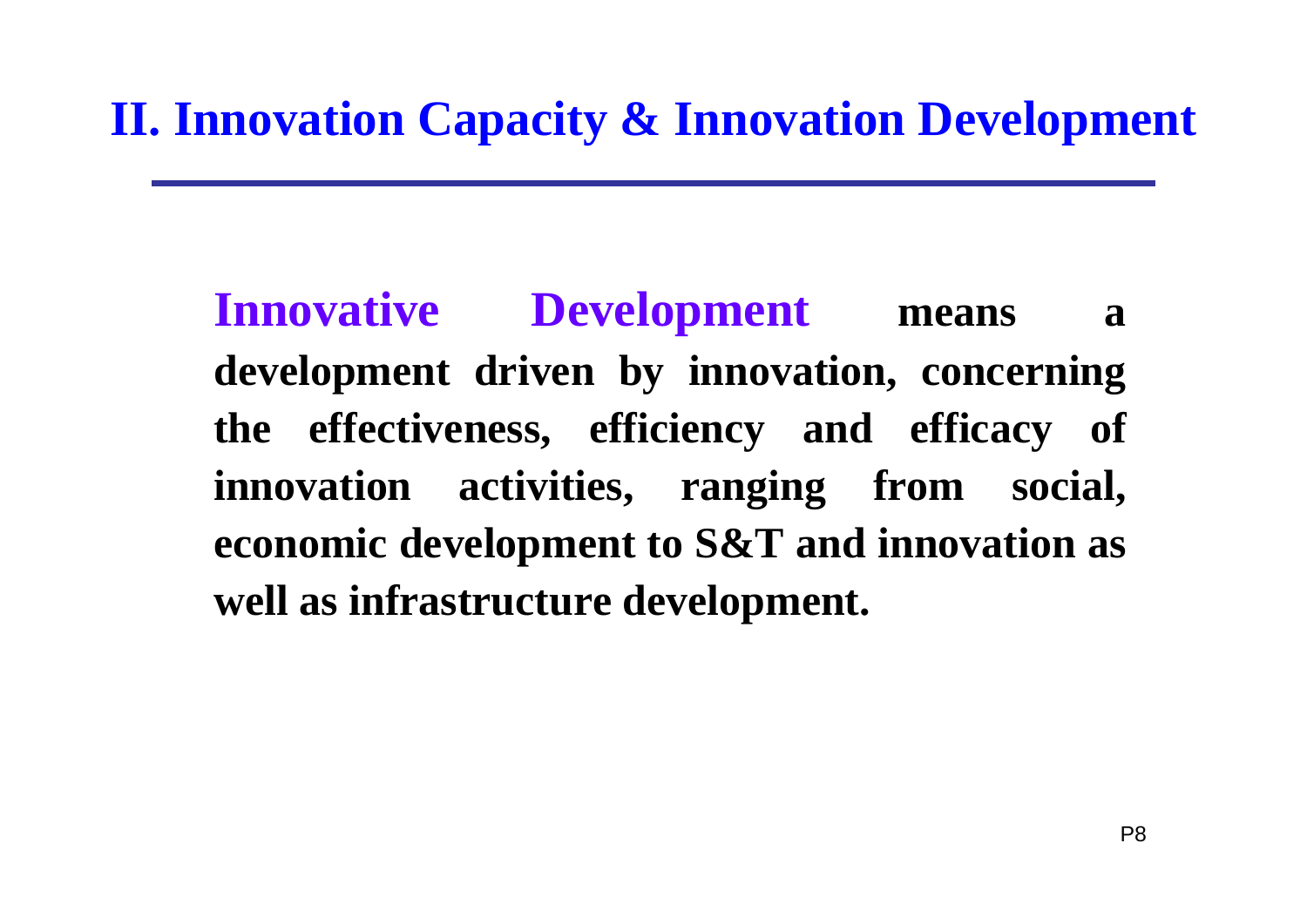#### Indicator System for National Innovative Development

| Index                          | Indicator                                                                        |  |  |  |
|--------------------------------|----------------------------------------------------------------------------------|--|--|--|
| Industrialization Dev't Index  | GDP per Capital; CO <sub>2</sub> Emission/GDP; Energy Consumption/GDP            |  |  |  |
| Informatization Dev't Index    | Telephone/100 People; Internet Users/100 People                                  |  |  |  |
|                                | Broadband Subscribers/100 People; PCs/100 People                                 |  |  |  |
| Urbanization Dev't Index       | Urban Population/Total Population; Value Added of Non Primary Industry/GDP       |  |  |  |
|                                | Employees in Service/Total Employees                                             |  |  |  |
| Education & Health Dev't Index | Life Expectancy at Birth; Infant Mortality Rate; Public Expenditure on Education |  |  |  |
| S&T Development Index          | R&D Expenditure/Mil. People; Researchers/Mil. People                             |  |  |  |
|                                | S&T Articles/Mil. People, Resident Invention Patent Grants/Mil. People           |  |  |  |
|                                | PCT Patents Applications/Mil. People; Revenue of Royalty and License Fees/GDP    |  |  |  |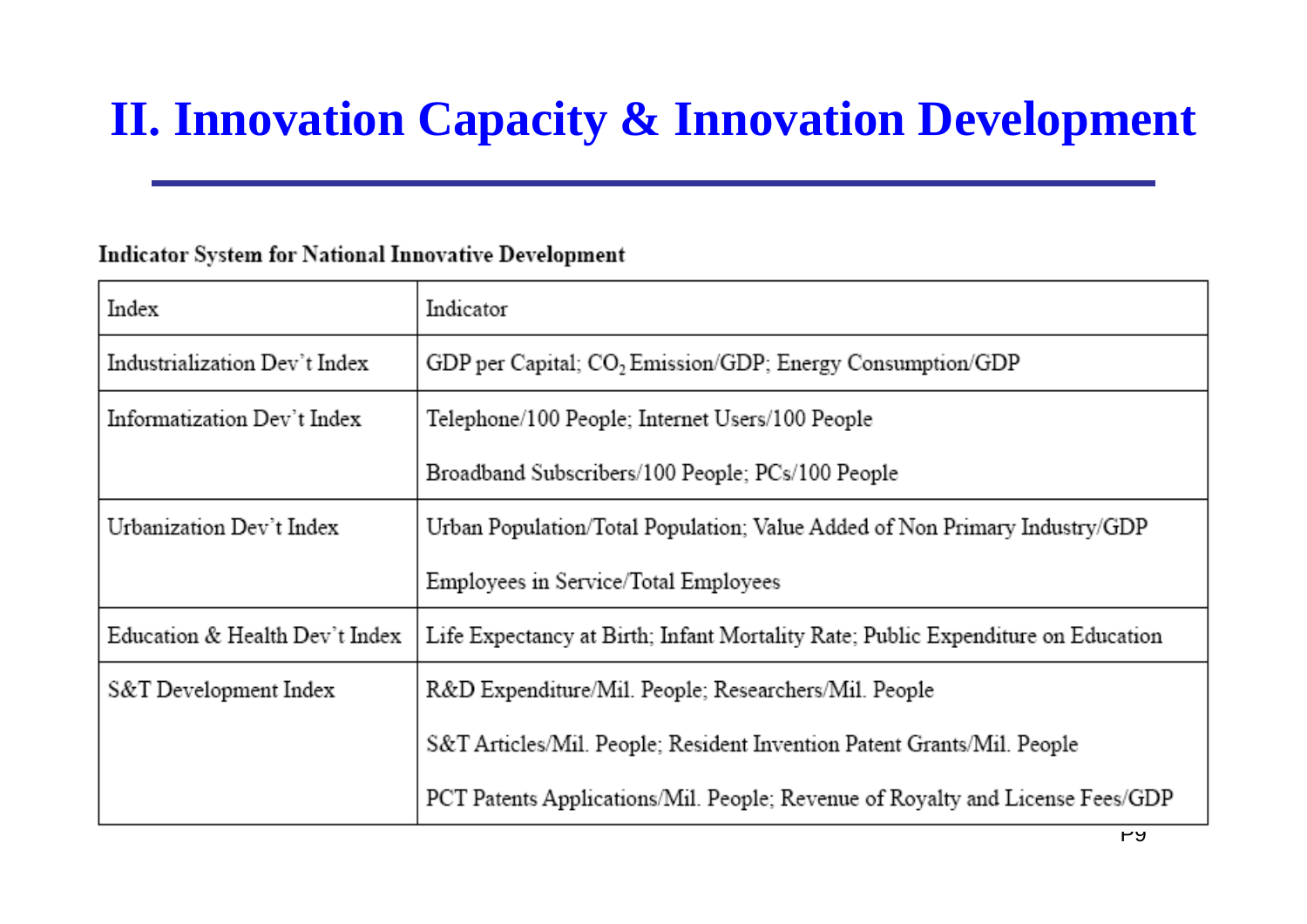#### Indicator System for National Innovation Capacity

| index                                            | Sub-index                       | Indicator                                                         |  |  |  |  |
|--------------------------------------------------|---------------------------------|-------------------------------------------------------------------|--|--|--|--|
| Innovation<br>Innovative Input Strength          |                                 | R&D Expenditure;Researchers                                       |  |  |  |  |
| Strength<br>Innovative Output Strength           |                                 | Number of S&T Articles, Number of Patents; Number of PCT Patents  |  |  |  |  |
|                                                  | Innovative Condition Strength   | Total Tele's; Internet Users;Bandwidth Subscribers; Number of PCs |  |  |  |  |
|                                                  | Innovative Performance Strength | Royalty and License Fees; GDP                                     |  |  |  |  |
| Innovation                                       | Innovative Input Effectiveness  | R&D Expenditure of GDP; Researchers/Mil. Population               |  |  |  |  |
| Effectiveness<br>Innovative Output Effectiveness |                                 | S&T Articles/Mil.R&D Personnel; Residents Patents/Mil.R&D Exp't   |  |  |  |  |
|                                                  |                                 | PCT Patents /Mil. R&D Personnel;PCT Patents /Mil. R&D Exp't       |  |  |  |  |
|                                                  | Innovative Condition            | Telephone/100 People; Internet User/100 People                    |  |  |  |  |
|                                                  | Effectiveness                   | Broadband Subscriber/100 People; PCs/100 People                   |  |  |  |  |
|                                                  | Innovative Performance          | The Receipt to Payments of Royalty and License Fees               |  |  |  |  |
|                                                  | Effectiveness                   | GDP per Capital; $CO2 Emission/GDP$ ; Energy Consumption/GDP      |  |  |  |  |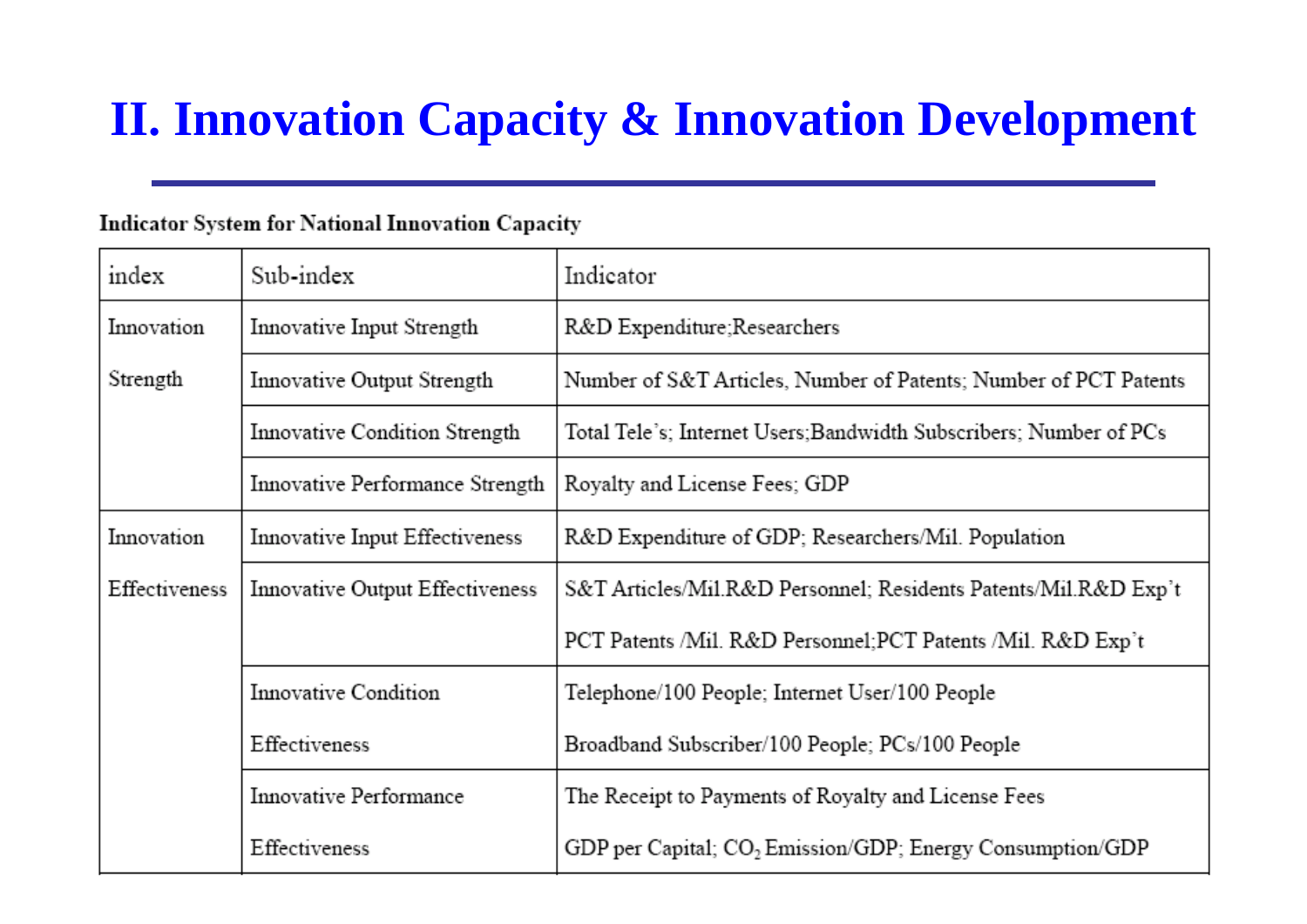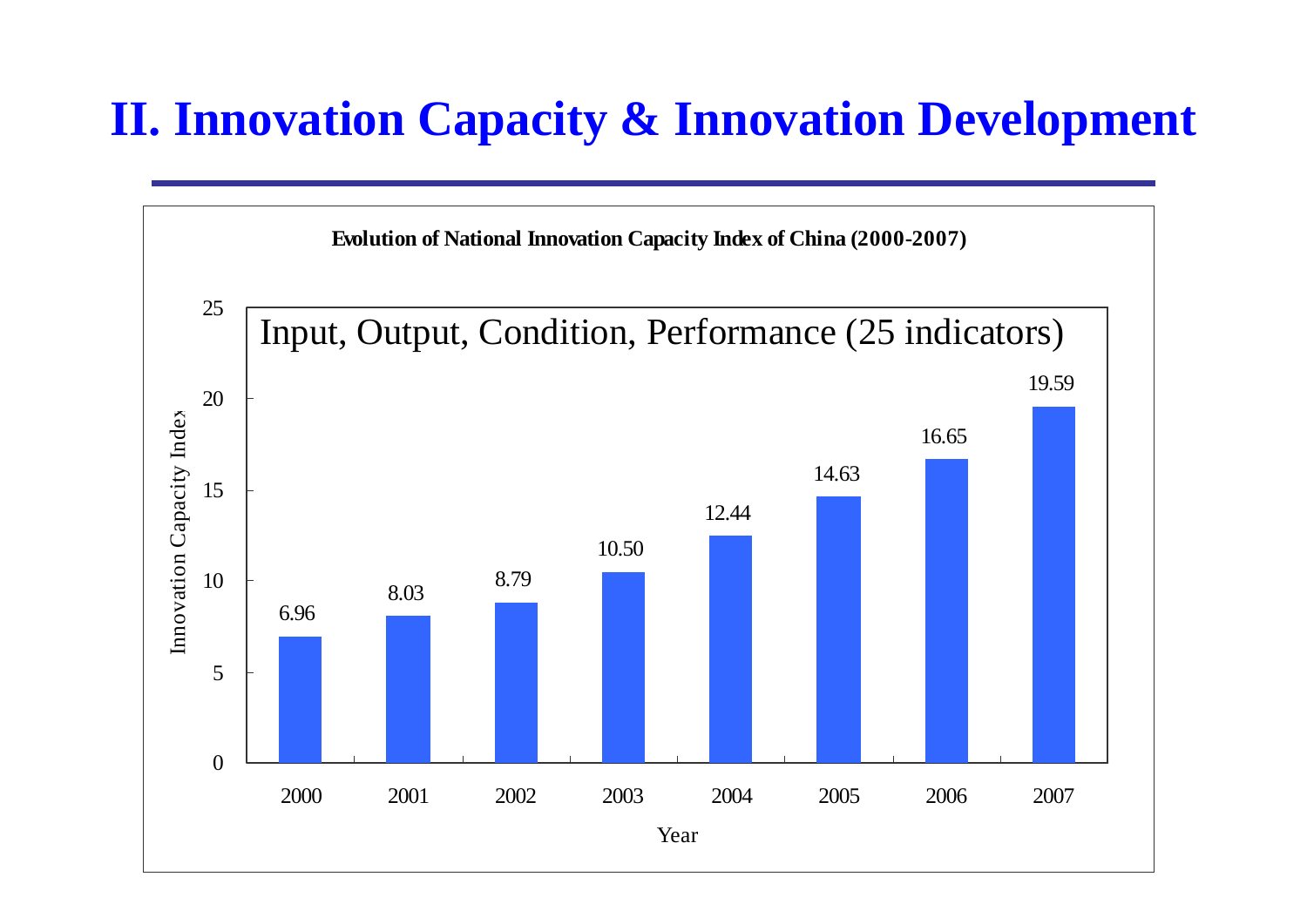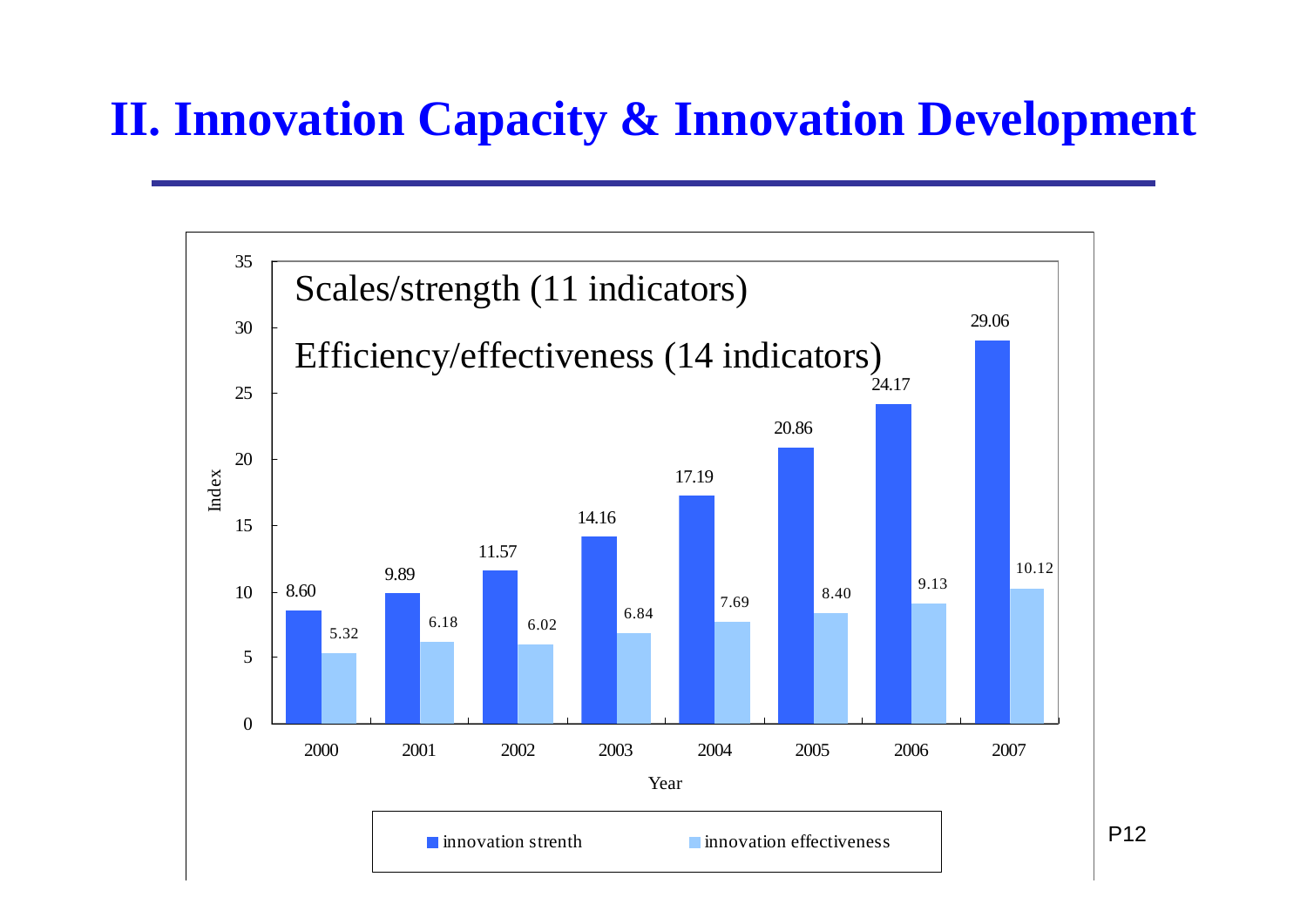| Rank           |                                | <b>Index</b>                                  | Rank                             |                                  | <b>Index</b>                                  |
|----------------|--------------------------------|-----------------------------------------------|----------------------------------|----------------------------------|-----------------------------------------------|
| $\mathbf{1}$   | <b>United States</b>           | 45.26                                         |                                  | <b>United States</b>             | 56.96                                         |
| $\mathbf{2}$   | Japan                          | 29.15                                         | 2                                | Japan                            | 36.75                                         |
| 3              | Sweden                         | 20.30                                         | 3                                | Sweden                           | 26.63                                         |
| $\overline{4}$ | Germany                        | 18.39                                         | $\overline{4}$                   | Germany                          | 25.20                                         |
| 5              | Finland                        | 18:35                                         | $\overline{\phantom{0}}$ 5<br>▸. | United Kingdom                   | 24.74                                         |
| 6              | LInited-Kingdom                | 17.65                                         | $\bullet$ <sup>6</sup>           | Korea                            | 24.50                                         |
| $\overline{7}$ | Israel                         | $-17.72$                                      | $\overline{7}$                   | France                           | 23.61                                         |
| 8              | France                         | 15.71                                         | 8                                | Netherlands                      | 22.04                                         |
| 9              | Netherlands                    | 15.58                                         | 9                                | Luxembourg                       | 21.43                                         |
| $10\,$         | Luxembourg                     | 14.62                                         | 10                               | Finland                          | 21.06                                         |
| ٦T             | Korea                          | 13.62                                         | -11                              | Norway                           | 21.03                                         |
| 12             | Norway                         | 13.55                                         | 12                               | Canada                           | 18.61                                         |
| 13             | Iceland                        | 13.43                                         | 13                               | Israel                           | 18.47                                         |
| 14             | Canada                         | 13.31                                         | 14                               | Iceland                          | 18.34                                         |
| 15             | Australia                      | 12.47                                         | 15                               | Italy                            | 17.73                                         |
| 16             | Austria                        | 12.44                                         | 16                               | Austria                          | 17.24                                         |
| 17             | <b>Russian Federation</b>      | 12.40                                         | 17                               | China                            | 16.65                                         |
| 18             | New Zealand                    | 12.09                                         | $-18$                            | Ireland                          | 16.41                                         |
| 19             | Italy                          | 12.03                                         | 19                               | Belgium                          | 16.30                                         |
| 20             | Belgium                        | 11.32                                         | 20                               | Australia                        | 15.86                                         |
| 21             | Ireland                        | 10.78                                         | 21                               | Singapore                        | 15.17                                         |
| 22             | Singapore                      | 10.61                                         | 22                               | New Zealand                      | 14.93                                         |
| 23             | Spain                          | 9.25                                          | 23                               | Spain<br>Slovenia                | 14.70                                         |
| 24             | Slovenia                       | 8.73                                          | 24                               |                                  | 12.29                                         |
| 25             | Hungary                        | 7.96                                          | 26                               | 25Russian Federation<br>Portugal | 11.18<br>10.32                                |
| 26             | Slovak Republie<br>$-$ Romania | 7.02                                          | $27\,$                           | Greece                           | 10.31                                         |
| 27             | China                          | 6.98                                          | 28                               | Hungary                          | 10.10                                         |
| 28<br>29       | Czech Republic                 | 6.91                                          | 29                               | Czech Republic                   | 9.40                                          |
| 30             | Greece                         | 6.91<br>6.55                                  | 30                               | Slovak Republic                  | 9.04                                          |
| 31             | Portugal                       | 5.72                                          | 31                               | Poland                           | 8.47                                          |
| 32             | Poland                         | 5.41                                          | 32                               | <b>Brazil</b>                    | 7.94                                          |
| 33             | south Africa                   | 4.70                                          | 33                               | south Africa                     | 7.62                                          |
| 34             | Argentina                      | 4.63                                          | 34                               | Turkey                           | 7.36                                          |
| 35             | <b>Brazil</b>                  | 4.17                                          | 35                               | Mexico                           | 6.59                                          |
| 36             | Turkey                         | 3.87                                          | 36                               | Romania                          | 6.59                                          |
| 37             | Mexico                         | 3.62                                          | 37                               | India                            | 6.34                                          |
| 38             | India                          | <b>Innovation Capacity Index 2000</b><br>6.96 | 38                               | Argentina                        | <b>Innovation Capacity Index 2006</b><br>5.80 |
|                |                                |                                               |                                  |                                  |                                               |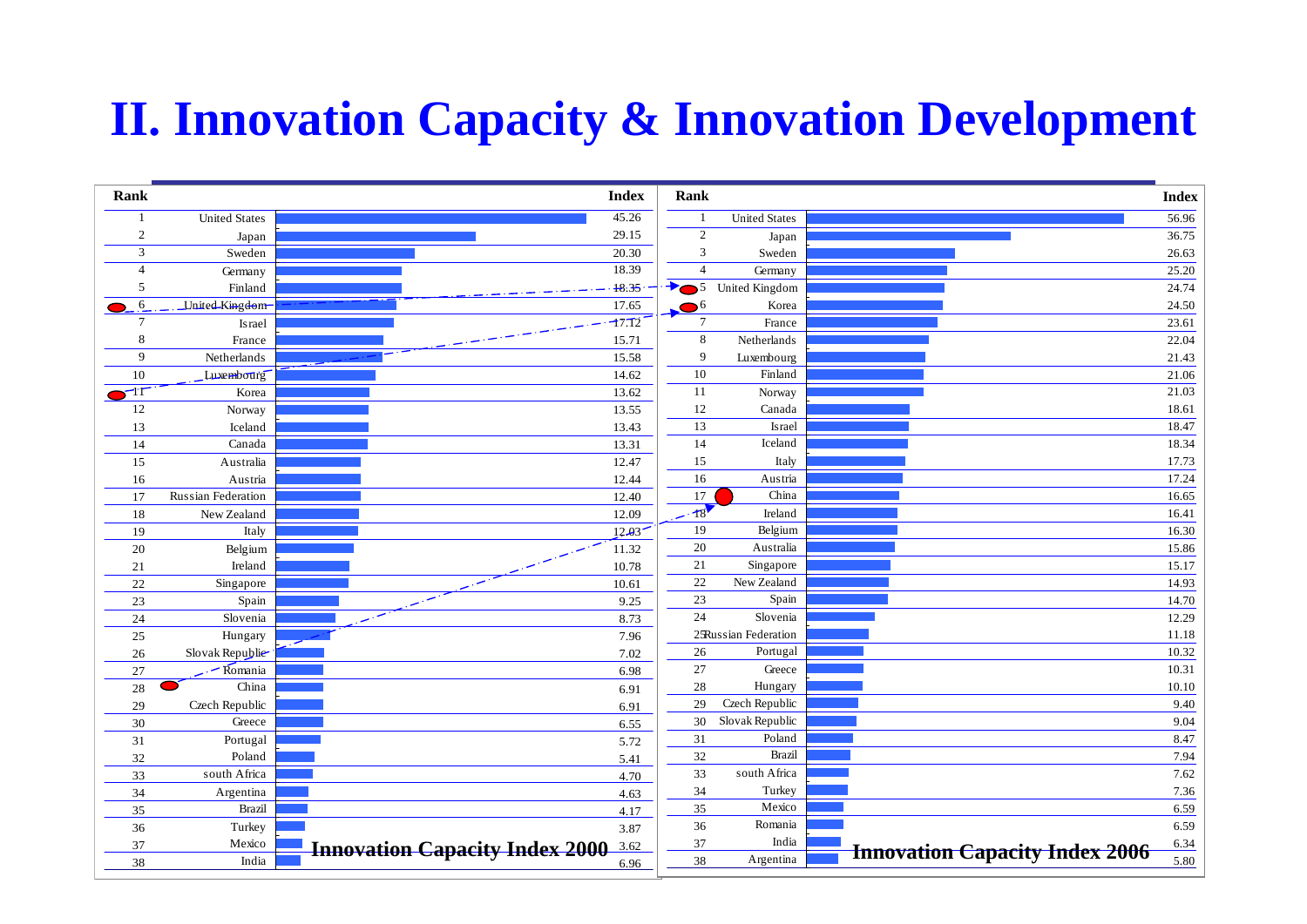

**Average Annual Growth Rate of National Innovation Capacity Index (2000-2006)**

P14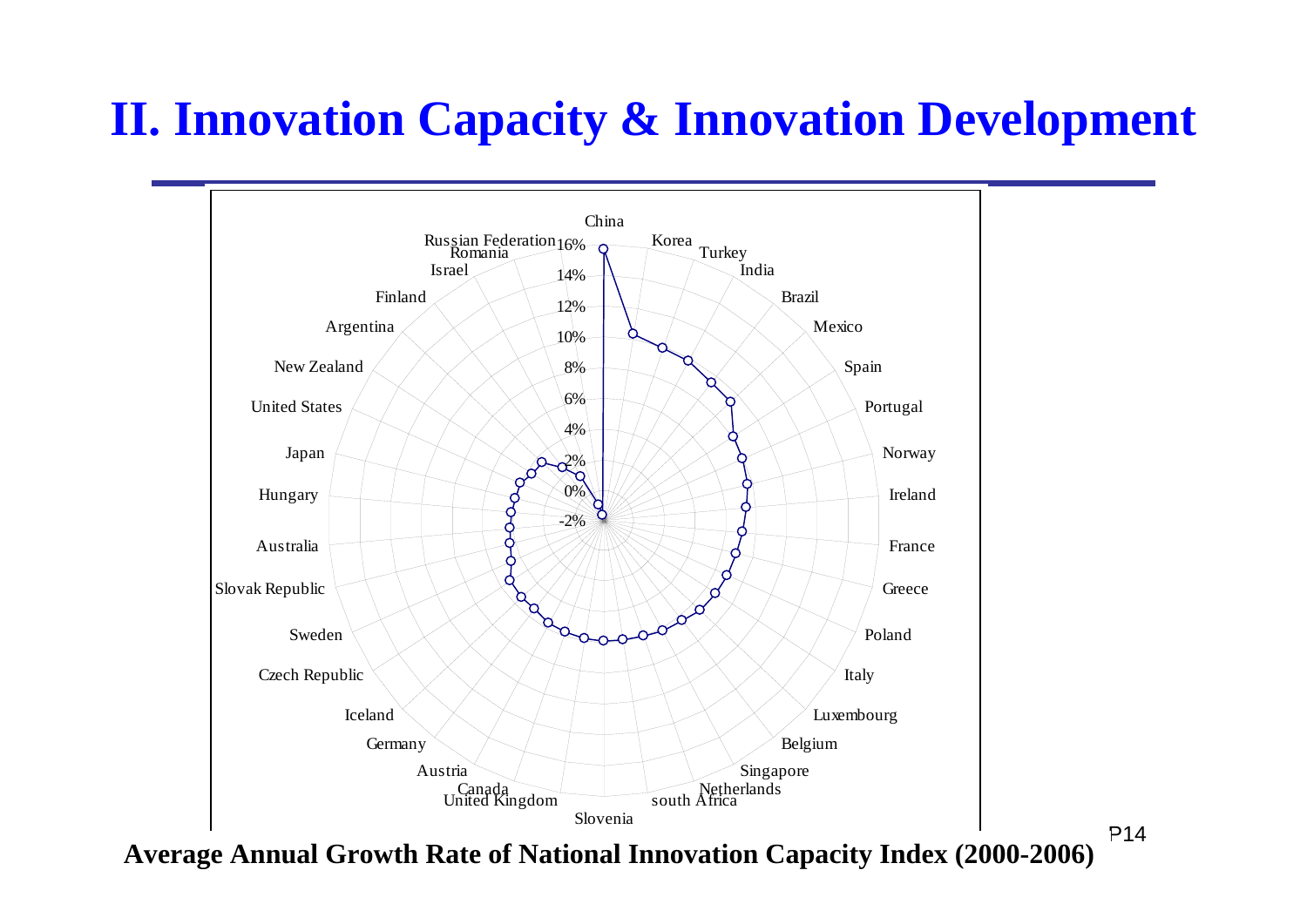| <b>IMAILB</b>  |                               | <b>LIIUUA</b> | <b>ANGLEEN</b> |                               | LIIUCA |
|----------------|-------------------------------|---------------|----------------|-------------------------------|--------|
|                | <b>United States</b>          | 57.03         | $\mathbf{1}$   | <b>United States</b>          | 74.79  |
| $\overline{2}$ | Japan                         | 26.39         | $\mathbf{r}$   | Japan                         | 34.18  |
| 3              | Germany                       | 10.72         | $\sqrt{3}$     | China                         | 24.17  |
| $\overline{4}$ | China                         | 8.60          | $\overline{4}$ | Germany                       | 15.44  |
|                | $\overline{5}$ United Kingdom | 8.42          | 5              | United Kingdom                | 12.44  |
| 6              | France                        | 6.66          | 6              | Korea                         | 12.20  |
|                | <b>Russian Federation</b>     | 5.56          | $\tau$         | France                        | 10.69  |
| 8              | Korea                         | 4.62          |                | 8 Russian Federation          | 7.65   |
| 9              | Canada                        | 4.02          | 9              | Italy                         | 6.42   |
| 10             | Italy                         | 3.92          | 10             | Canada                        | 6.20   |
| 11             | Netherlands                   | 2.58          | 11             | India                         | 5.62   |
| 12             | Spain                         | 2.41          | 12             | Spain                         | 4.63   |
| 13             | Australia                     | 2.25          | 13             | <b>Brazil</b>                 | 4.19   |
| 14             | Sweden                        | 2.16          | 14             | Netherlands                   | 4.13   |
| 15             | India                         | 2.02          | 15             | Australia                     | 3.32   |
| 16             | Brazil                        | 1.93          | 16             | ${\bf Sweden}$                | 3.19   |
| 17             | Mexico                        | 1.21          | 17             | Mexico                        | 2.39   |
| 18             | Finland                       | 1.16          | 18             | Turkey                        | 1.91   |
| 19             | Belgium                       | 1.14          | 19             | Belgium                       | 1.83   |
| 20             | Israel                        | 1.07          | 20             | Poland                        | 1.75   |
| 21             | Poland                        | 0.99          | 21             | $\operatorname{Fin}\nolimits$ | 1.51   |
| 22             | Austria                       | 0.88          | 22             | Austria                       | 1.45   |
| 23             | Turkey                        | 0.79          | 23             | Israel                        | 1.32   |
| 24             | Argentina                     | 0.72          | 24             | south Africa                  | 1.19   |
| 25             | Norway                        | 0.67          | 25             | Norway                        | 1.15   |
| 26             | south Africa                  | 0.53          | 26             | Argentina                     | 1.00   |
| 27             | Greece                        | 0.44          | 27             | Singapore                     | 0.89   |
| 28             | Ireland                       | 0.44          | 28             | Ireland                       | 0.81   |
| 29             | Singapore                     | 0.44          | 29             | Greece                        | 0.80   |
| 30             | Portugal                      | 0.39          | 30             | Czech Republic                | 0.72   |
| 31             | New Zealand                   | 0.38          | 31             | Portugal                      | 0.71   |
| 32             | Czech Republic                | 0.35          | 32             | Hungary                       | 0.70   |
| 33             | Hungary                       | 0.33          | 33             | Romania                       | 0.65   |
| 34             | Romania                       | 0.29          | 34             | New Zealand                   | 0.58   |
| 35             | Slovak Republic               | 0.15          | 35             | Slovak Republic               | 0.28   |
| 36             | Slovenia                      | 0.11          | 36             | Slovenia                      | 0.19   |
| 37             | Luxembourg                    | 0.07          | 37             | Luxembourg                    | 0.16   |
| 38             | Iceland                       | 0.02          | 38             | Iceland                       | 0.04   |

**Index of National Innovation Strength in 2000** *Index of National Innovation Strength in 2006*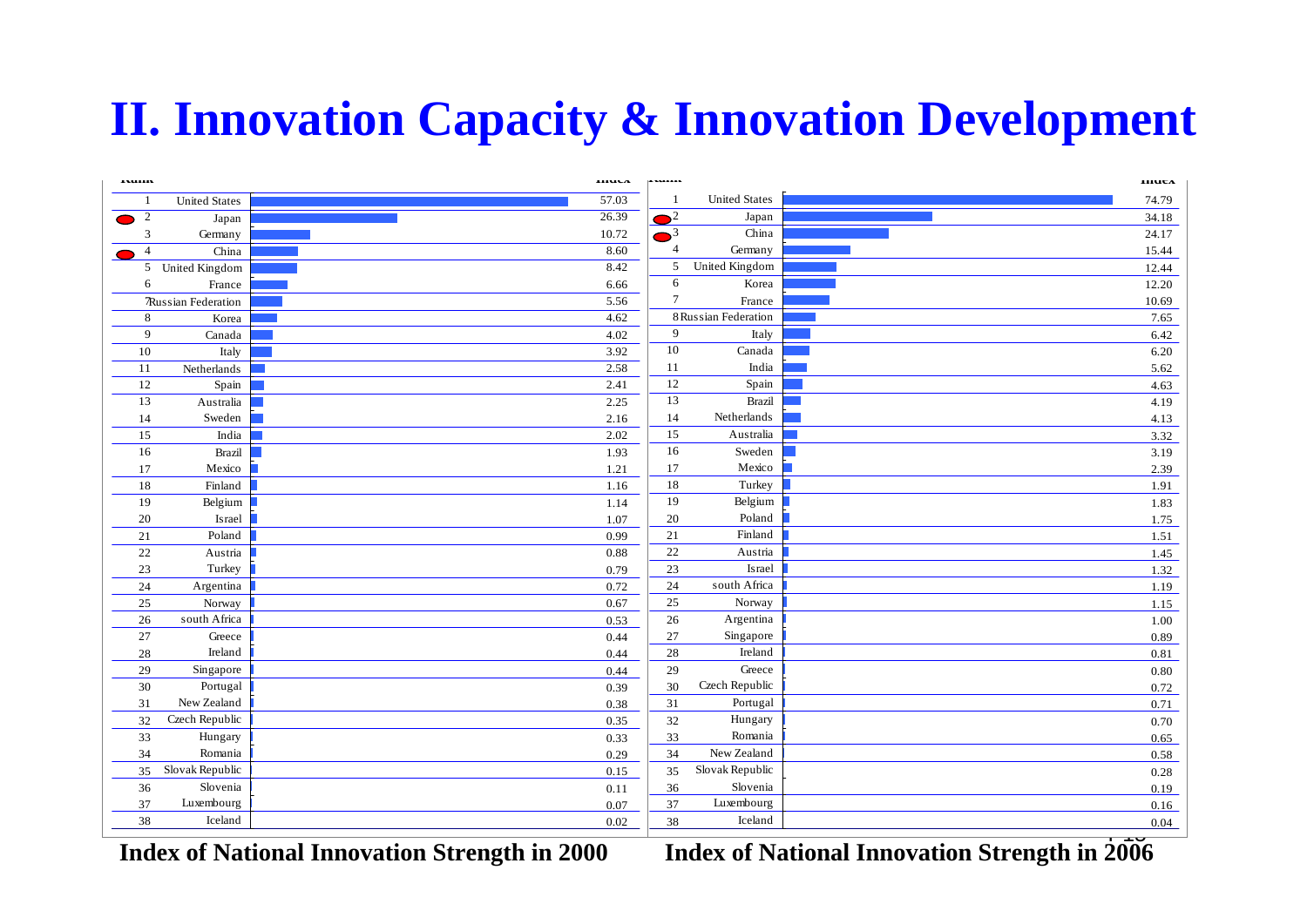

P16**Average Annual Growth Rate of Index for National Innovation Strength (2000-2006)**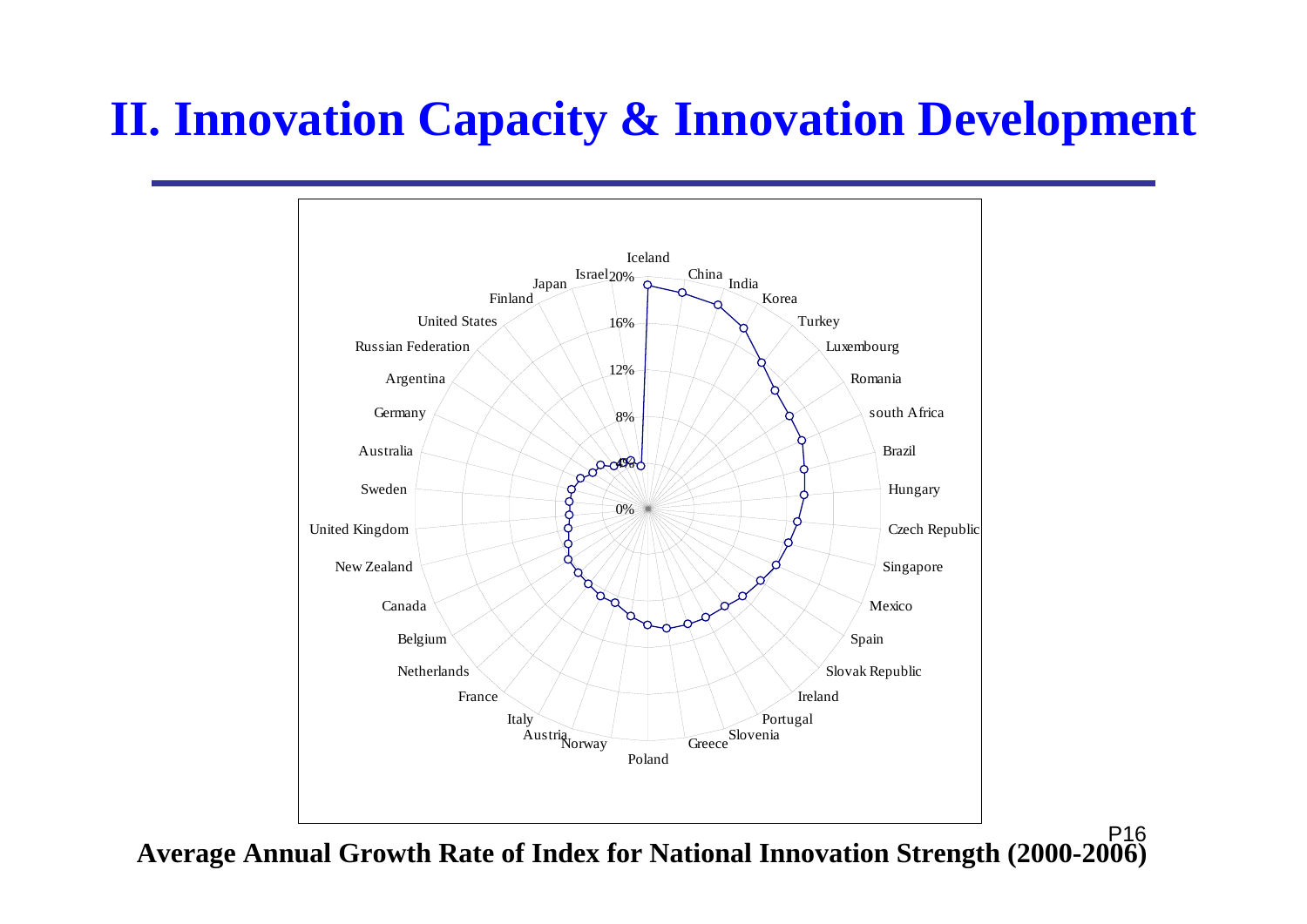

**Average Annual Growth Rate of Index for** 

National Innovation Effectiveness (2000-2006)Index of National Innovation Effectiveness in 2006

38

 $-7.06$ 

India dia amin'ny fivondronan-kaominin'i Communister ao Frantsa.<br>Ny INSEE dia mampiasa ny kaodim-paositra 61149. Ilay kaominina dia kaominina mpikambana amin'ny fivondronan-ka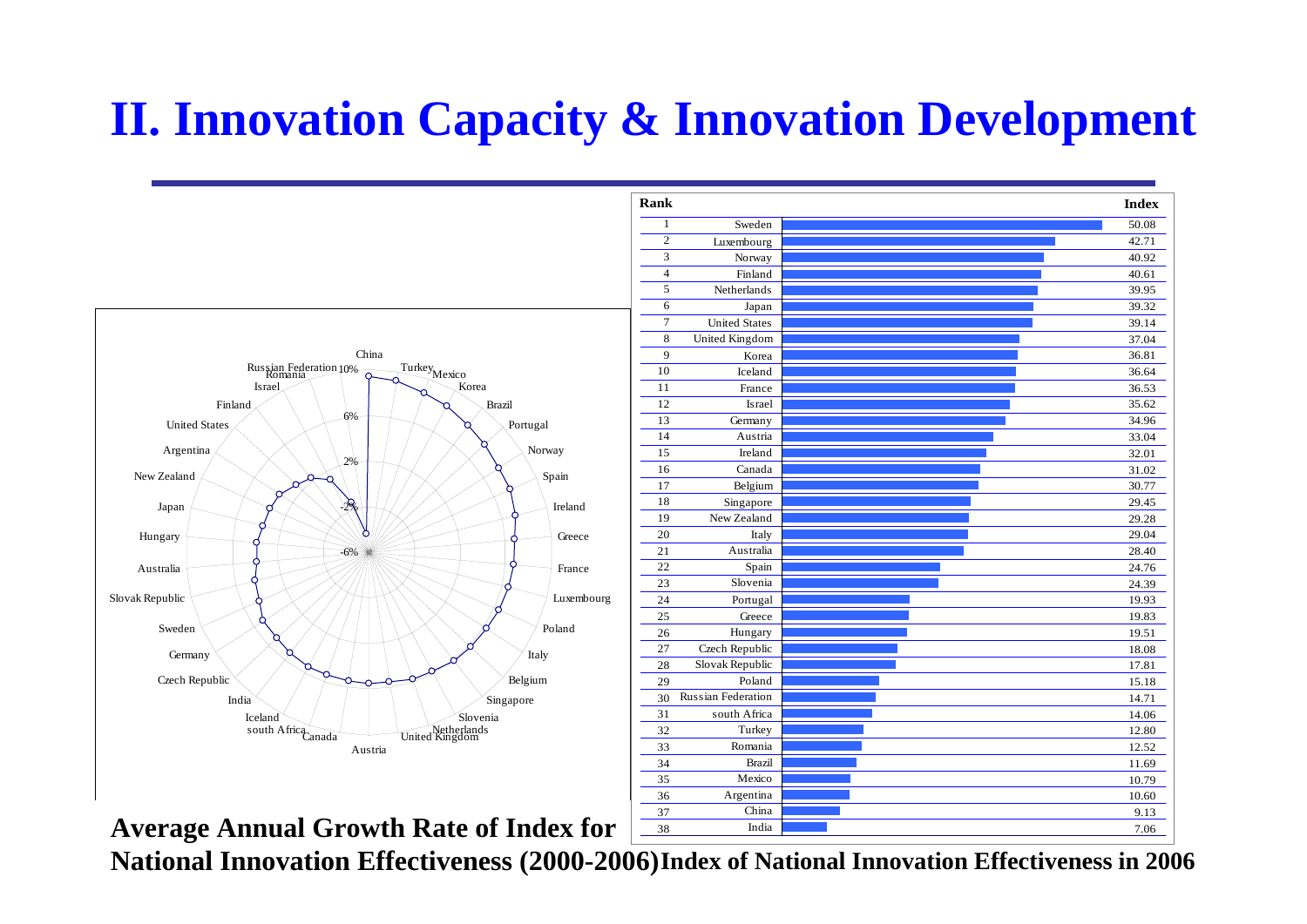| Rank           |                      | <b>Index</b> | Rank            |                       | Index |
|----------------|----------------------|--------------|-----------------|-----------------------|-------|
| $\overline{1}$ | Sweden               | 54.17        | $\mathbf{1}$    | Sweden                | 66.81 |
| $\overline{2}$ | Switzerland          | 49.96        | $\overline{2}$  | Norway                | 65.04 |
| $\mathbf{3}$   | Japan                | 49.62        | $\mathbf{3}$    | Switzerland           | 63.08 |
| $\overline{4}$ | Norway               | 48.03        | 40              | United Kingdom        | 57.18 |
| 5              | Finland              | 47.06        | $5\phantom{.0}$ | Netherlands           | 56.73 |
| 6              | United Kingdom       | 46.93        | 6               | Finland               | 56.65 |
| $\overline{7}$ | <b>United States</b> | 45.87        | $\overline{7}$  | Japan                 | 54.67 |
| 8              | Netherlands          | 44.53        | 8               | Ireland               | 54.44 |
| 9              | Germany              | 42.75        | 9               | France                | 53.98 |
| 10             | Austria              | 42.70        | 10              | Austria               | 52.48 |
| 11             | Belgium              | 42.49        | 11              | Germany               | 52.20 |
| 12             | Canada               | 42.48        | 12              | <b>United States</b>  | 52.02 |
| 13             | France               | 42.45        | 13              | Belgium               | 52.01 |
| 14             | Australia            | 41.74        | 14              | Canada                | 51.92 |
| 15             | Ireland              | 40.65        | 15              | Australia             | 49.53 |
| 16             | Italy                | 37.99        | 16              | Korea                 | 49.26 |
| 17             | Korea                | 37.26        | 17              | Italy                 | 47.77 |
| 18             | Spain                | 37.14        | 18              | Spain                 | 47.66 |
| 19             | Greece               | 32.30        | 19              | Greece                | 40.45 |
| 20             | Portugal             | 31.79        | 20              | Portugal              | 39.55 |
| 21             | Argentina            | 31.28        | 21              | Slovenia              | 39.02 |
| 22             | Slovenia             | 31.23        | 22              | Czech Republic        | 36.80 |
| 23             | Czech Republic       | 29.62        | 23              | Hungary               | 36.78 |
| 24             | Hungary              | 28.01        | 24              | Slovak Republic       | 33.18 |
| 25             | Slovak Republic      | 27.28        | 25              | Poland                | 32.47 |
| 26             | Mexico               | 26.38        | 26              | Argentina             | 31.63 |
| 27             | Poland               | 26.28        | 27              | Brazil                | 30.74 |
| 28             | Brazil               | 24.61        | 28              | Turkey                | 30.23 |
| 29             | Russian Federation   | 23.96        |                 | 29 Russian Federation | 29.68 |
| 30             | Turkey               | 22.09        | 30              | Mexico                | 29.05 |
| 31             | Romania              | 19.15        | 31              | Romania               | 26.23 |
| 32             | South Africa         | $.15 - 47$   | $-32$ $+$       | China                 | 20.87 |
| 33             | China <sup>®</sup>   | 15.36        | 33              | South Africa          | 17.11 |
| 34             | India                | 8.24         | 34              | India                 | 9.88  |

P18**Innovative Development Index in 2000 Innovative Development Index in 2006**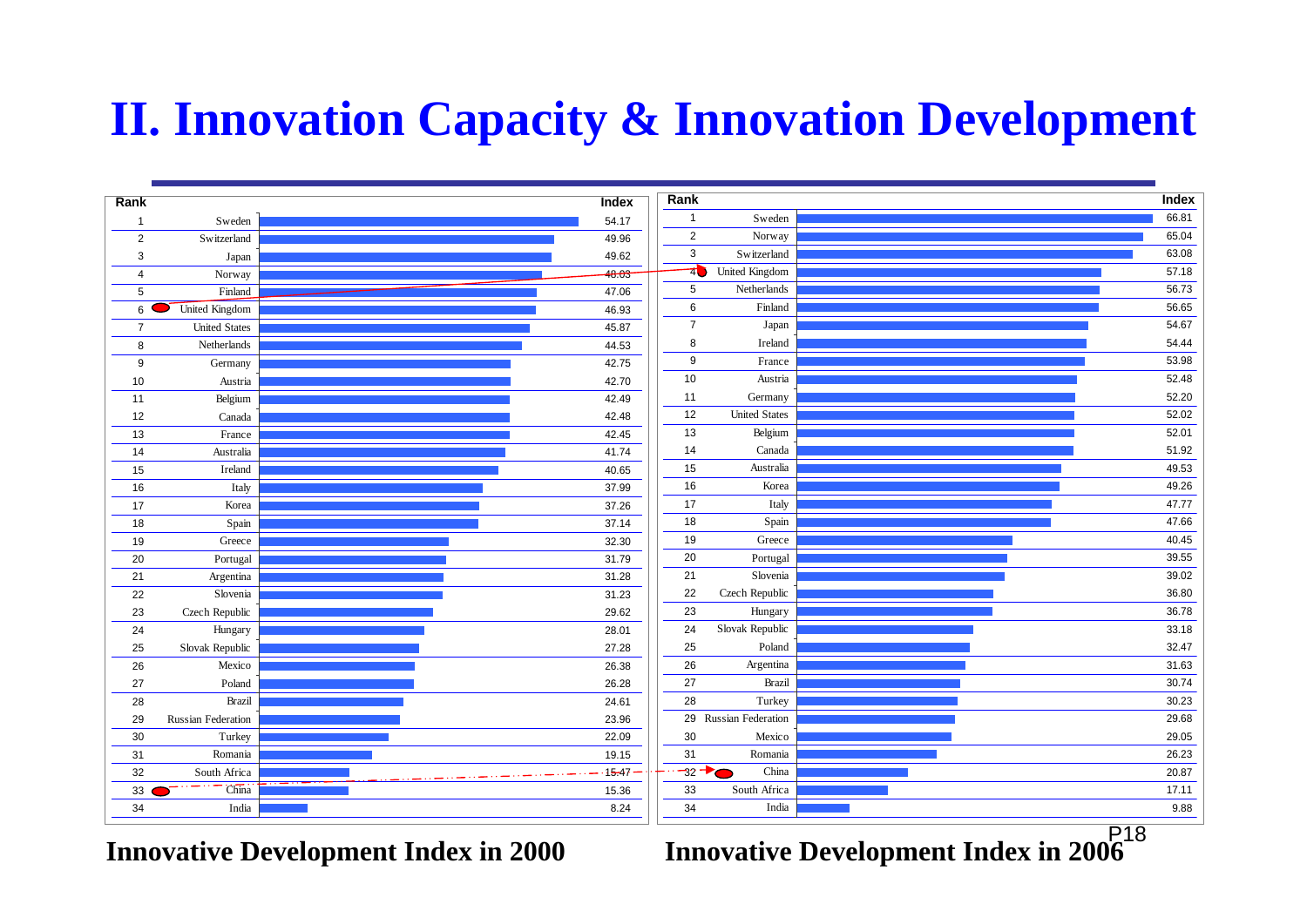

**Average Annual Growth Rate of Innovative** 

**Development Index (2000-2006)** 

**Average Annual Growth Rate of Industrialization** 

GDP/Capital, CO2 Emission/GDP,

P19**Development Index (2000-2006)**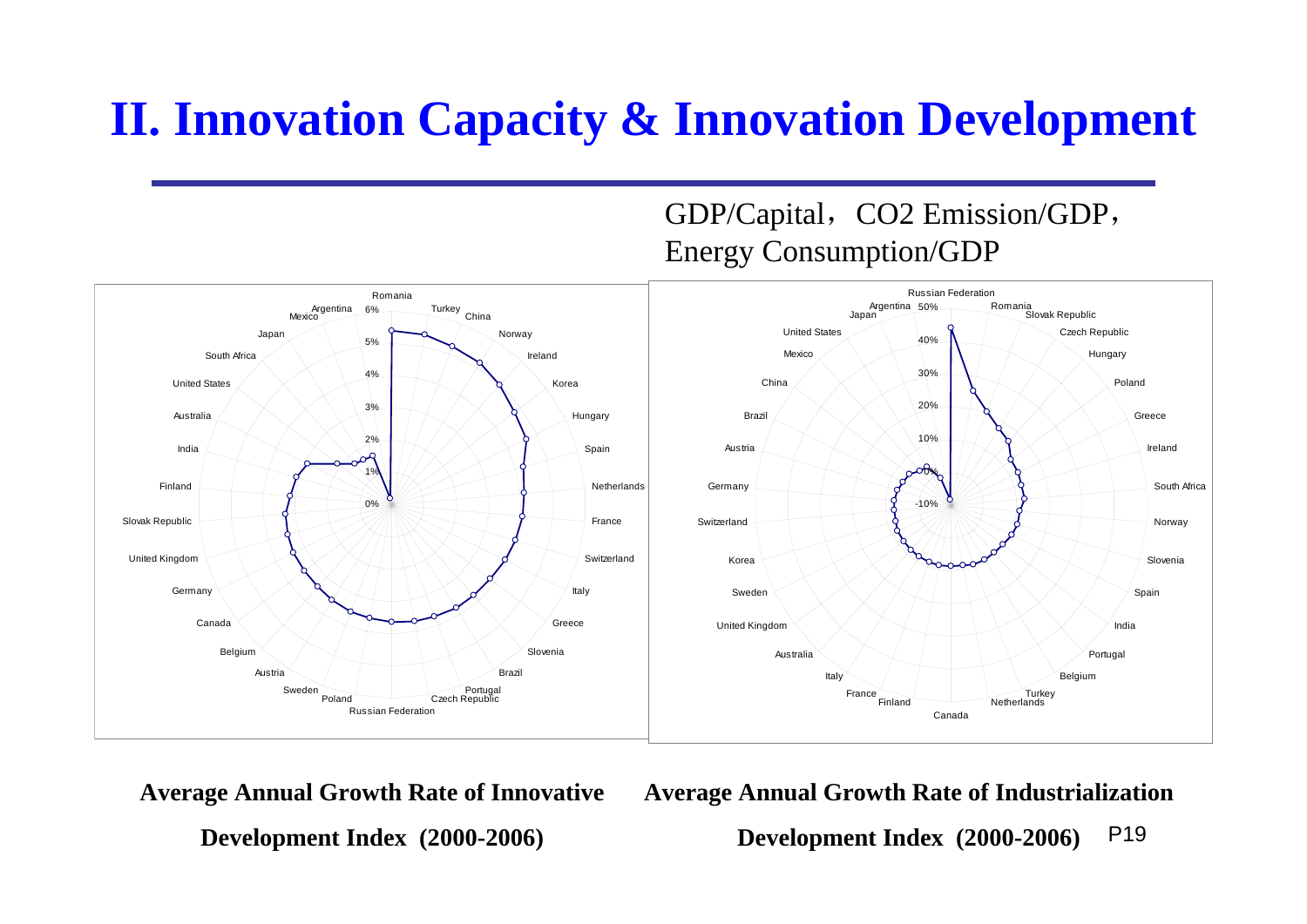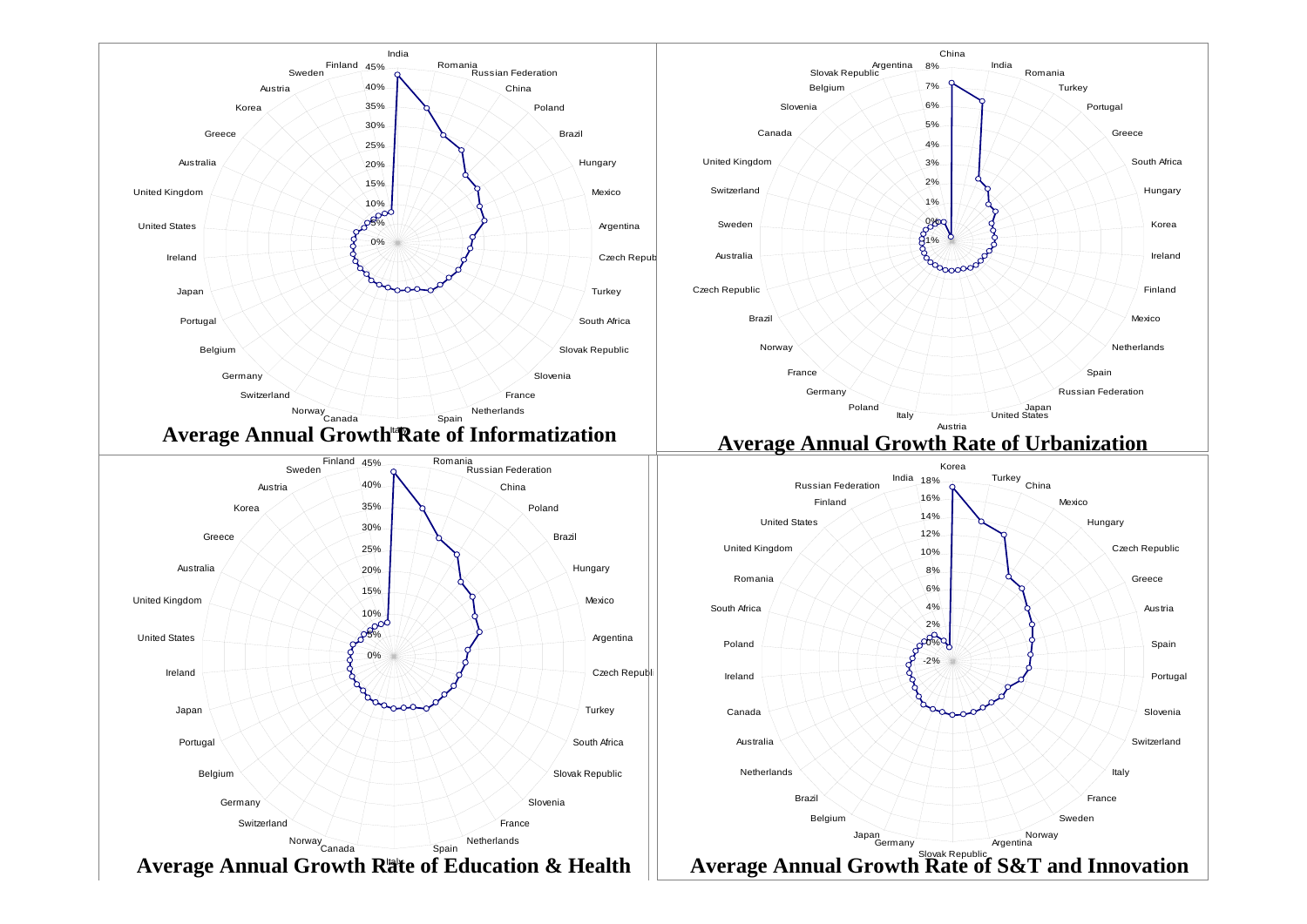

 $\blacksquare$ New model of urbanization: Integration of urbanization and Informatization New model of industrialization: green and efficient growth **The Total population, employment and aging population.**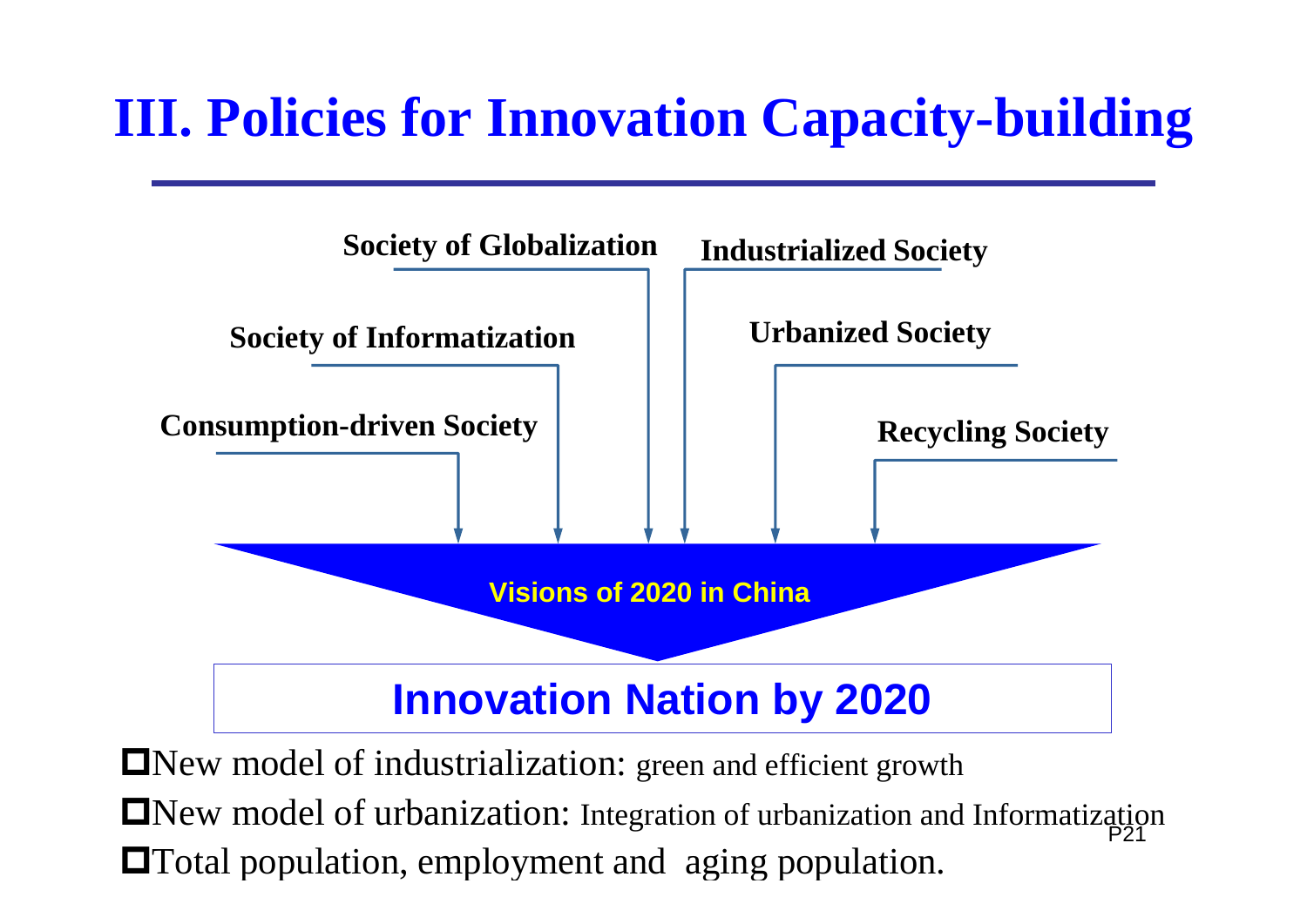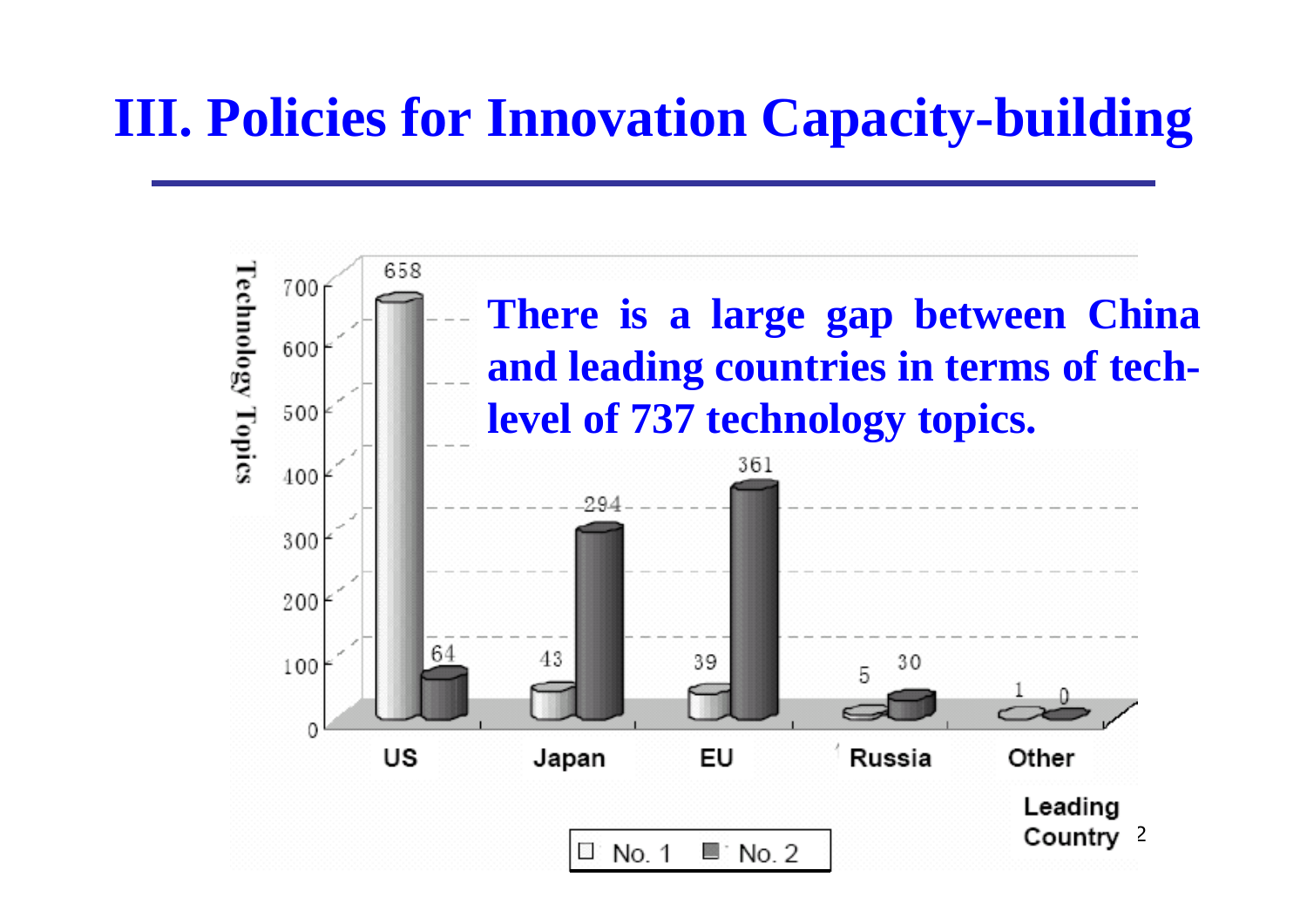

•The number of Chinese applications for invention patent in China increased dramatically during the period from 2000 to 2008.

P23The efficiency of researchers in China in terms of invention patents is lower than that in most developed countries. In 2007, the number of Chinese invention patents granted per 10 3 researchers was 22.4, much lower than that in Korea (413), in Japan (203), in Germanys (46); China filed 3.8 PCT patents per  $10<sup>3</sup>$  researchers, much lower than that in Germany (62.7), Japan (39.1)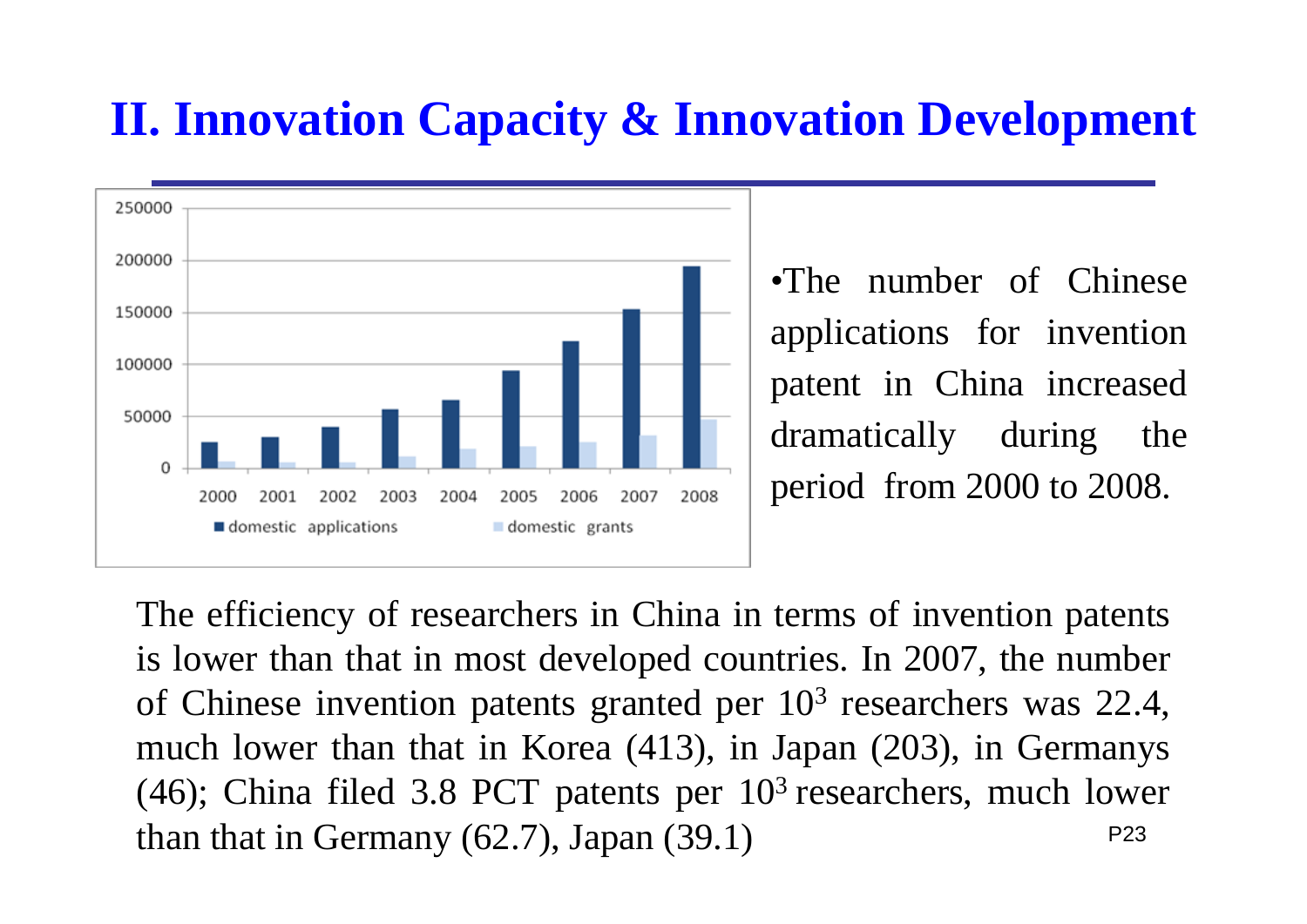

•China has become one of the world's largest countries in terms of gross expenditure on R&D (GERD). The ratio of GERD to GDP in China has increased from 0.90% in 2000 to 1.54% in 2008, but much lower than that of developed countries such as USA(2.68%), Japan (3.44%).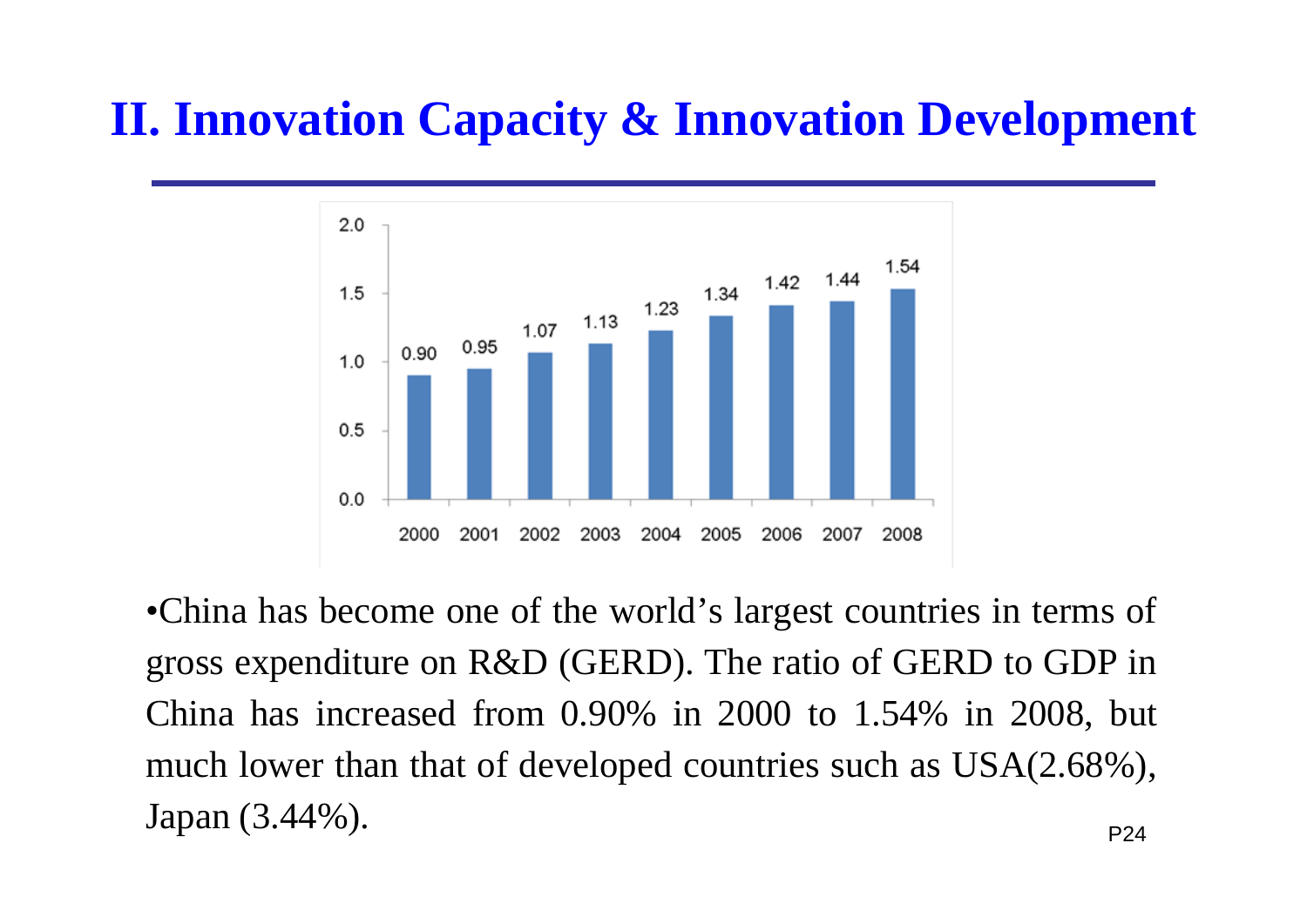Chinese government has issued supportive policies to implement the outline of M&L term plan for national S&T development in 2006, and 76 detailed regulations and policy documents by the end of 2009. These policies have effectively promoted the capacity-building for innovation in China, which has profound impact on economic and social sustainable and green development.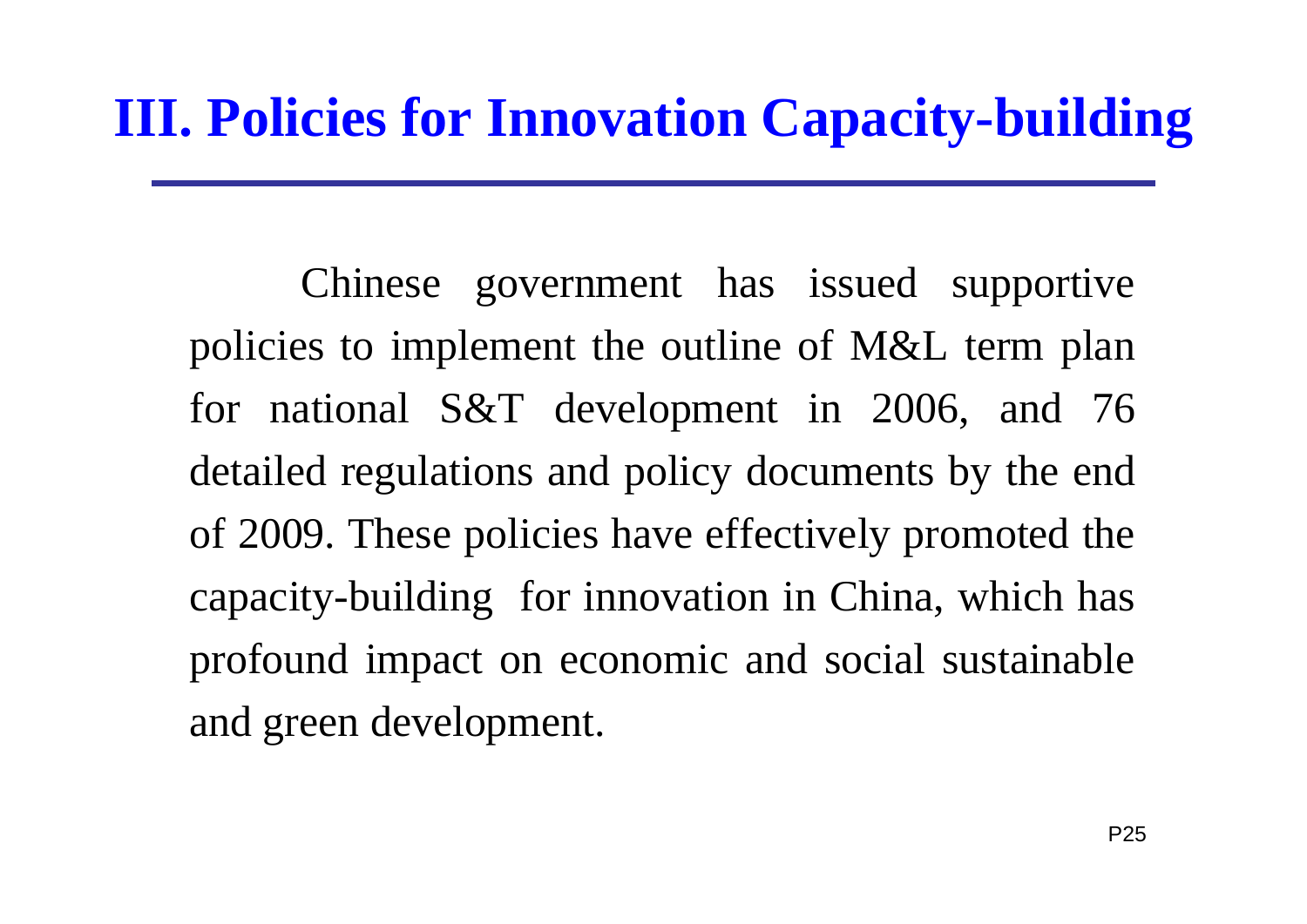Four principles for the 12<sup>th</sup> five year plan for national social  $\&$ economic development

- **Balancing all factors**
- **Innovation-driving**
- **Green Growth**

■ Working & sharing together

Innovation capacity-building covers all fields of social, economic and science & technology system, focusing on following:

- $\bullet$ innovation in strategic emerging industries and service industry
- $\bullet$  innovation in key industries, for energy saving & emission decreasing
- $\bullet$ innovation on urbanization and urban management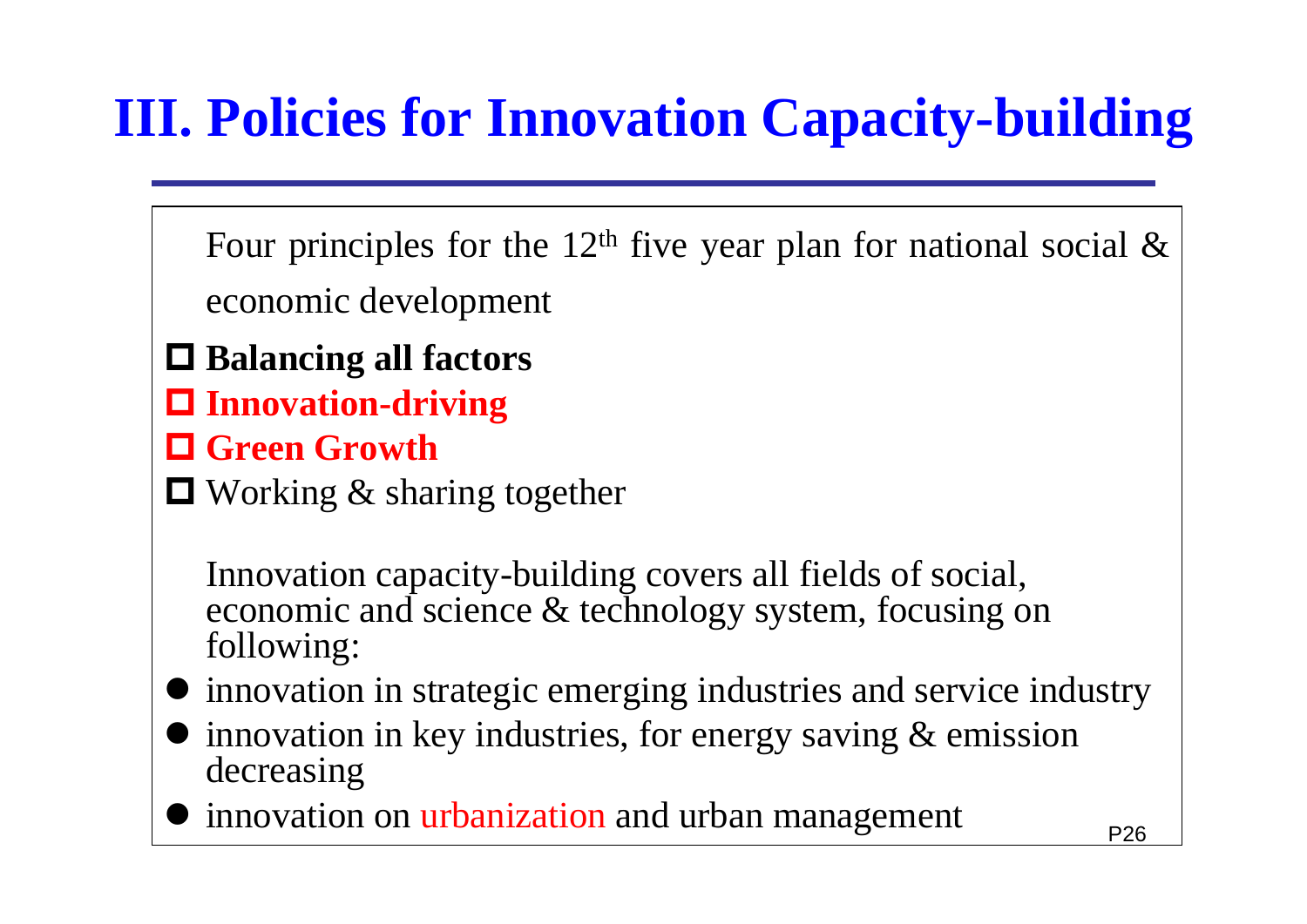#### **Main Tasks for Innovation Capacity-building**

- •S&T mega-projects, knowledge & tech. innovation programs
- •Development of strategic emerging industries
- --new energy/bio-tech (medicine/breeding/manufacturing)
- --information network/new materials.
- --high end manufacturing/electric cars
- •Upgrading/restructuring of key industries
- --shipbuilding, automobile, steel.
- •Innovation in modern service industries
- •National Innovation Cities
- --integration of innovation policies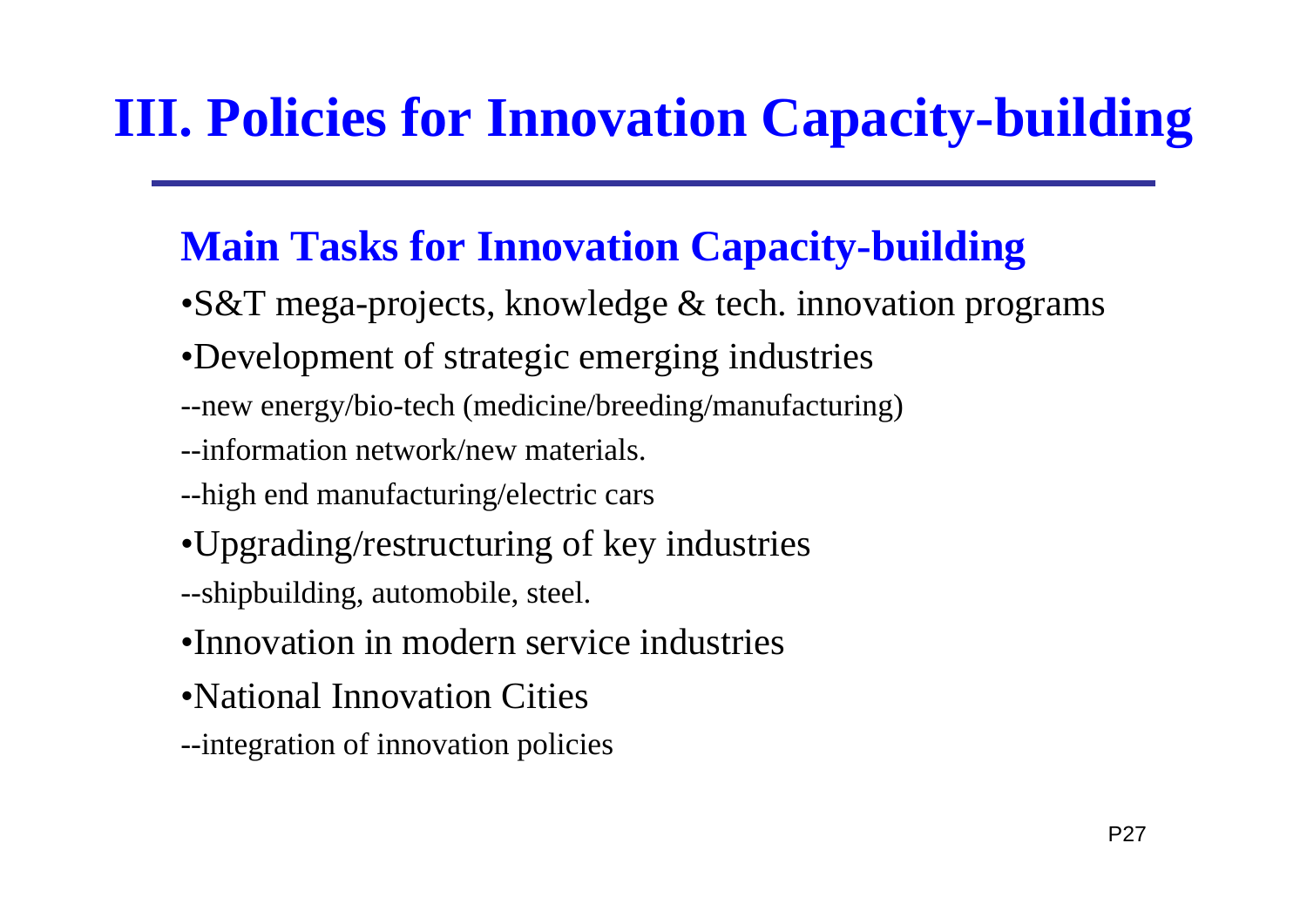## **(1) To Increase Investment in S&T&I**

•To set up a diversified investment system for STI, to increase STI expenditure dramatically, and to optimize the structure of R&D expenditure so as to stimulate enterprises to investment in innovation.

# **(2) Tax Incentives**

•To share the risk of innovation in enterprises by means of tax deduction (sharing 12.5% of enterprises' R&D expenditure).

# **(3) Government Procurement Policy**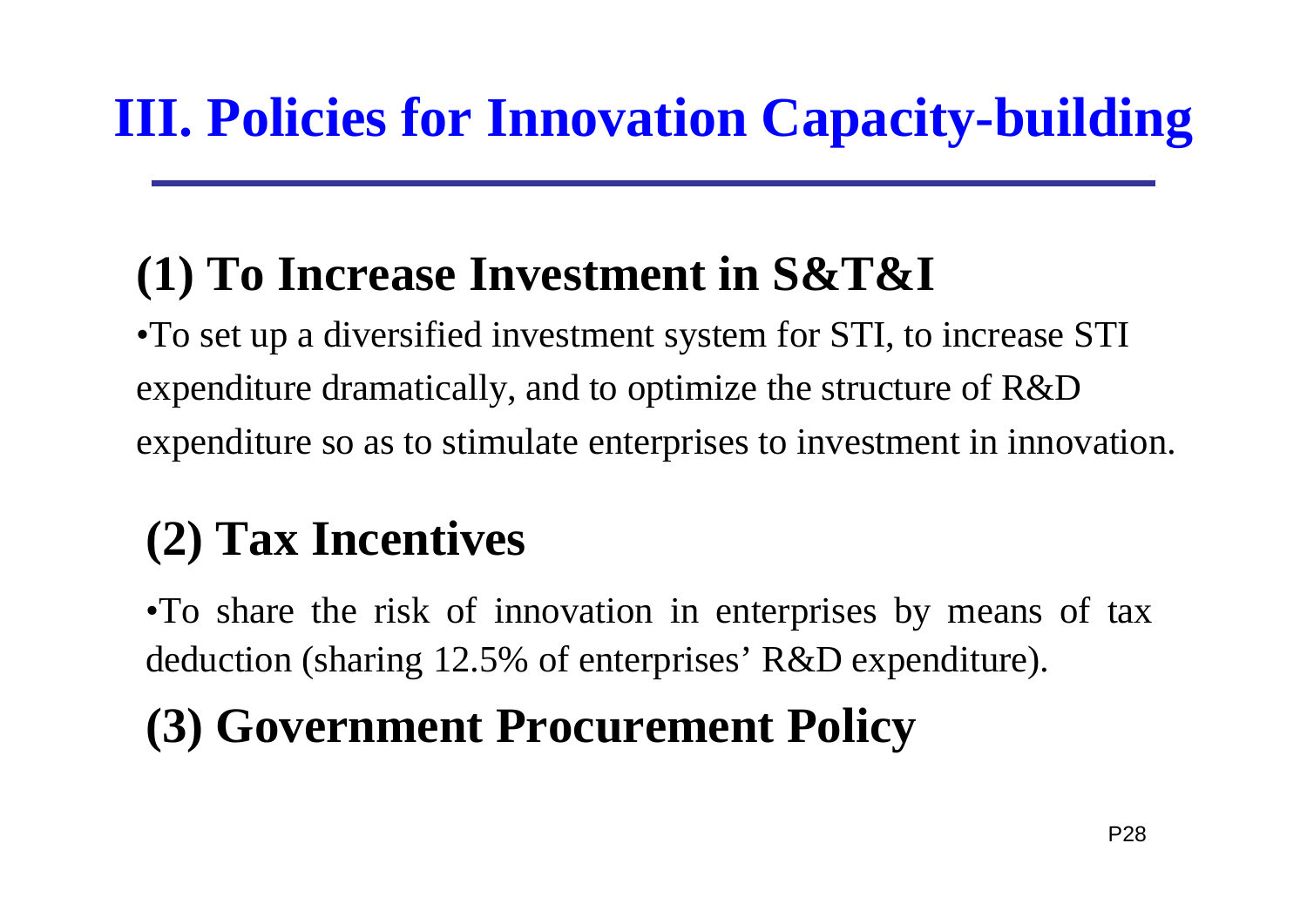# **(4) Innovation Based on Imported Technology**

•To strengthen the management of technology import and assimilation. Key national projects should build innovation capacity based on imported advanced technology.

#### **(5) To Create and Protect the IPRs.**

Chinese government has taken many measures to create and protect intellectual property rights (IPRs) since 2006.

•To compile a list of key technologies and products for which China should hold related patents.

P29•To support enterprise to generate & protect IPRs, to engage in standard-making procedure at national and international level.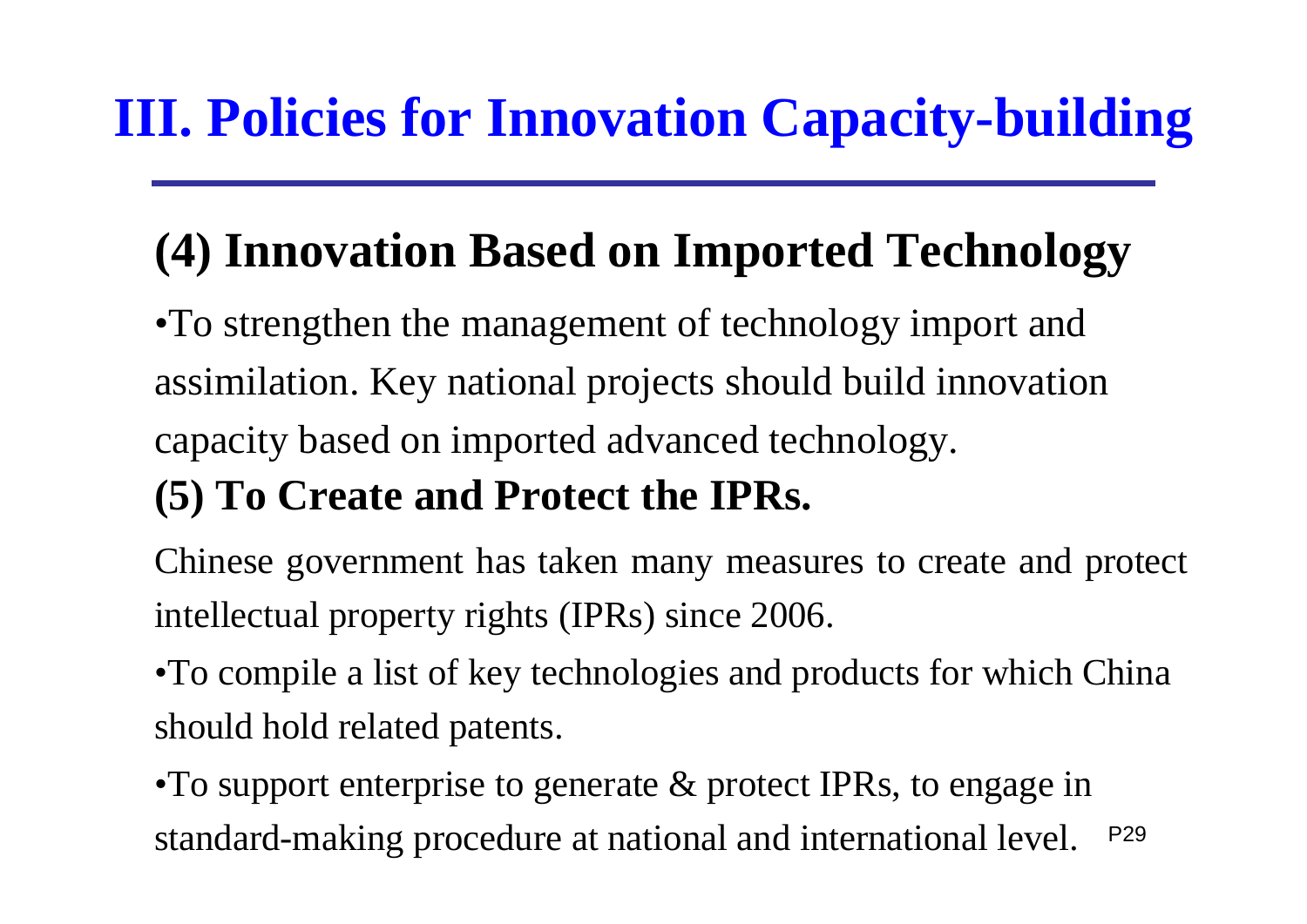#### **(6) To Build National Infrastructure/Platform for S&T**

•To construct lots of experimental bases, infrastructure and platforms, including the scientific facilities and large equipments, the platform of natural resources and scientific data, for NKLs/NEL/NERC.

•To support enterprises, especially transformed research institutes and large enterprises to establish TDCEs and NELs through cooperation with universities and research institutes.

•To establish a sharing mechanism to make the platform for STI open to all users, for instance, to evaluate the openness and effectiveness of these platforms.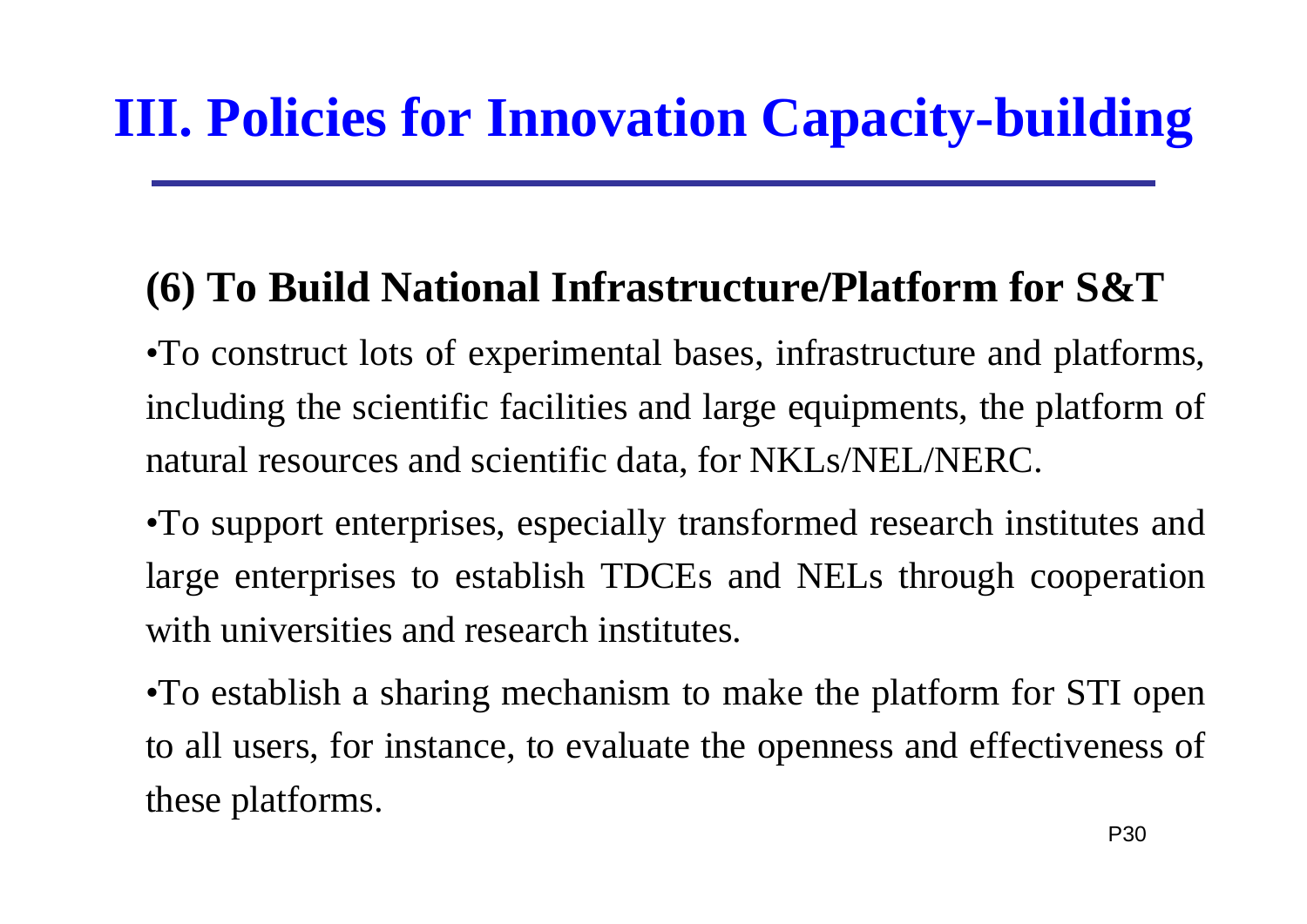#### **(7) To Train Qualified HR & Make them Flow to Firm**

- •To train talents in different level from top scientist to skilled workers, to encourage talents flow from Universities to enterprises.
- •To recruit/bring up world leading scientists/experts in strategic research fields via national program for hi-level innovation talents.
- --China has recruited more than 800 oversea top experts working in China via "The Recruitment Program of Global Experts".
- •To bring up scientists/engineering technologists and innovation teams in national S&T programs, and platforms on STI such as NELs/NERCs.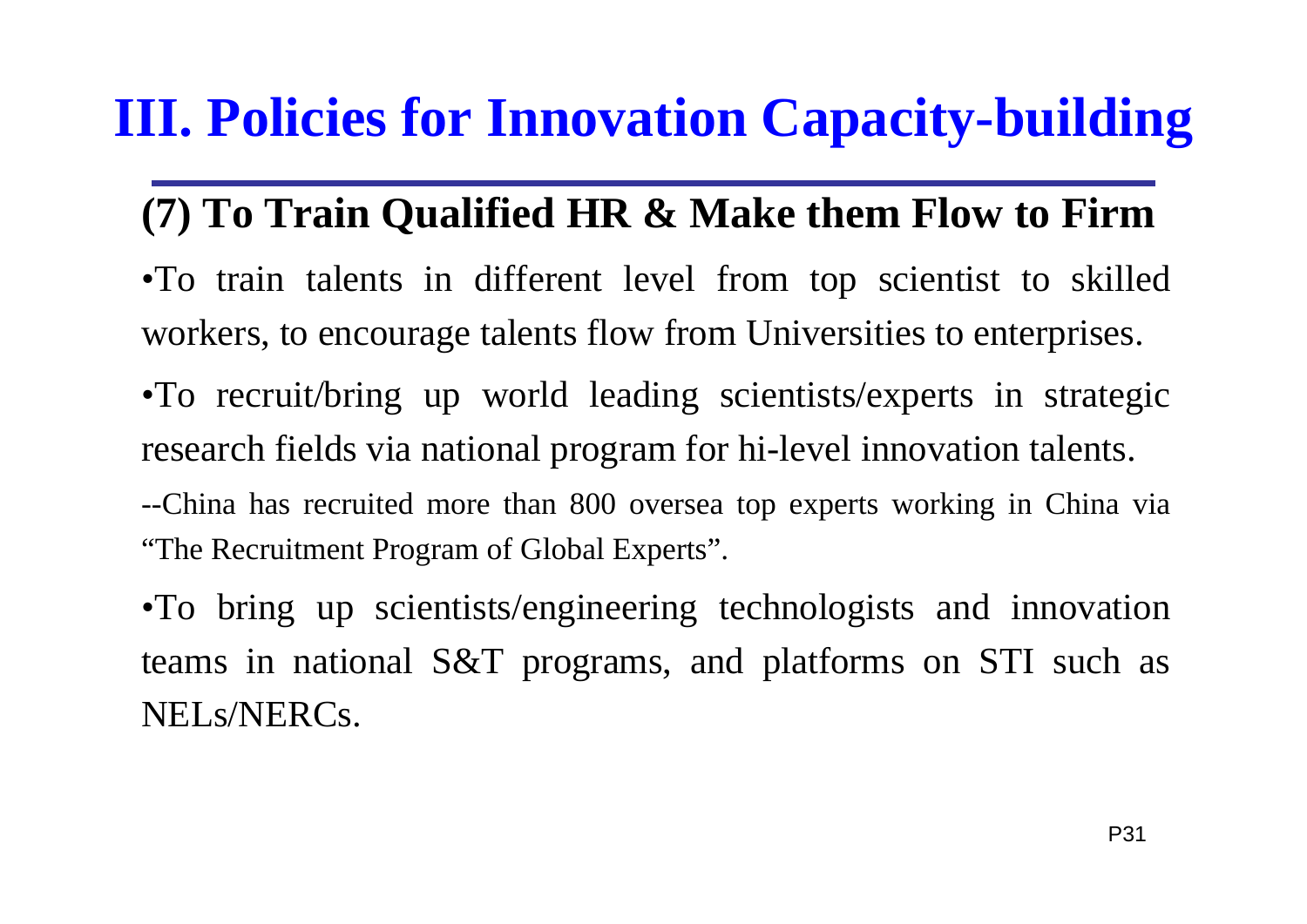#### **(8) Financial Measures for Indigenous Innovation**

- Chinese government has taken a number of financial measures to support indigenous innovation since 2006:
- •To given high priority in financing national megaprojects for S&T, national projects concerning the industrialization of hi-tech.
- •To improve the financial services to SMEs for innovation, to improve the legal framework by making venture capitals easily invest in start-ups.

P32•To establish multiple capital markets to support indigenous innovation, including a stock market for technology-based SMEs, stock transactions for hi-tech enterprises and regional transaction market for property rights.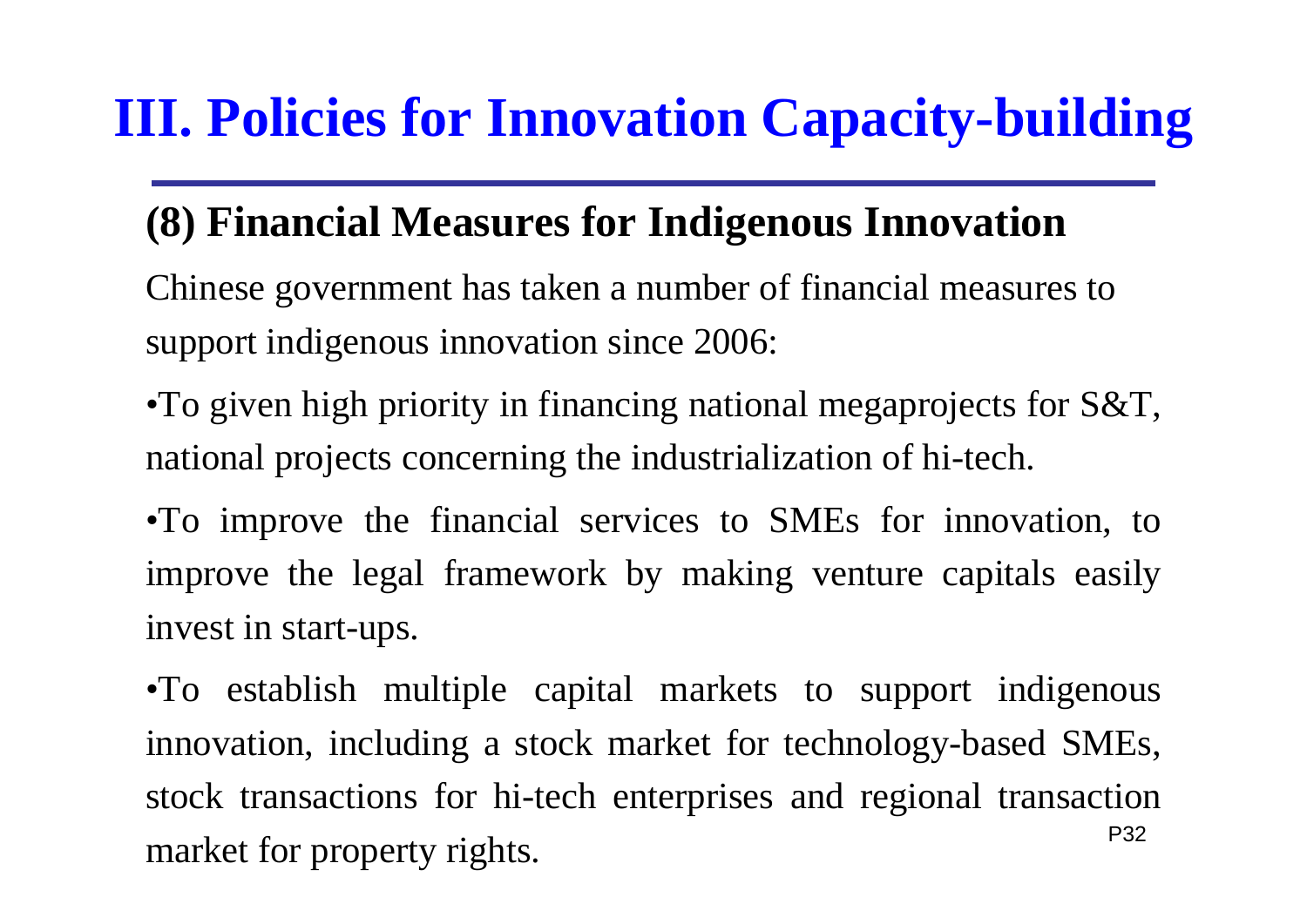# **IV. Conclusion Remarks**



**Innovation-friendly environment is the key for developing the potential of social innovation, especially the potential of human creativity.**